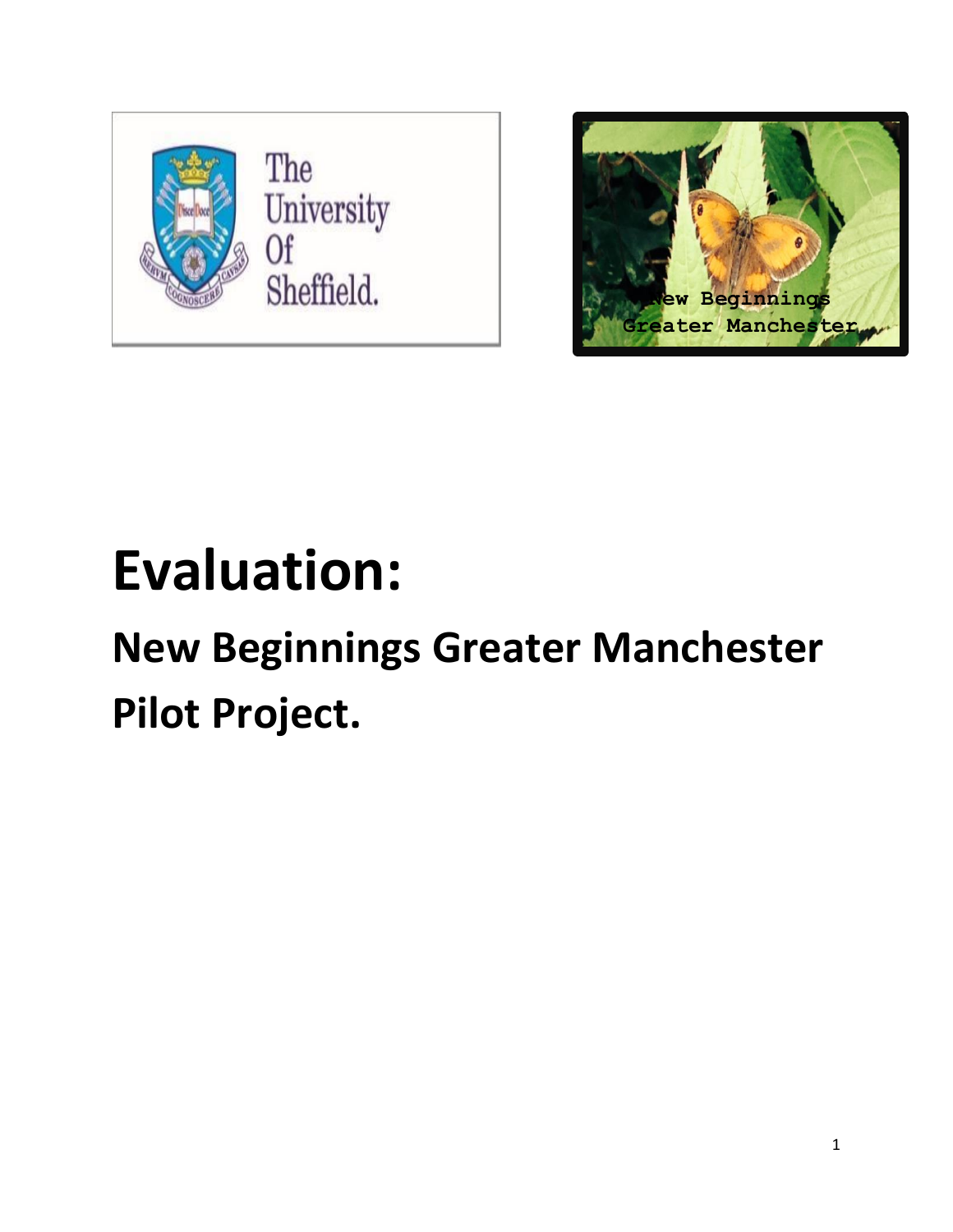# **March 2019** Julie Walsh, Hannah Rudman and Rachel Burton

## **Acknowledgements & Disclaimers**

The New Beginnings Greater Manchester pilot project was funded by The University of Sheffield Public Engagement Fund and The Big Lottery, and delivered in partnership with Stockport Family; an integrated service for children, young people and families.

This evaluation was unfunded and conducted by staff from The University of Sheffield's Department of Sociological Studies that were not involved in the delivery of the programme.

The evaluation team would like to thank the families and practitioners that shared their experiences and thoughts with us and contributed to the report presented here. We would, also, like to acknowledge the support of the New Beginnings Greater Manchester Advisory Board in working with the evaluation team to establish the aims of the evaluation.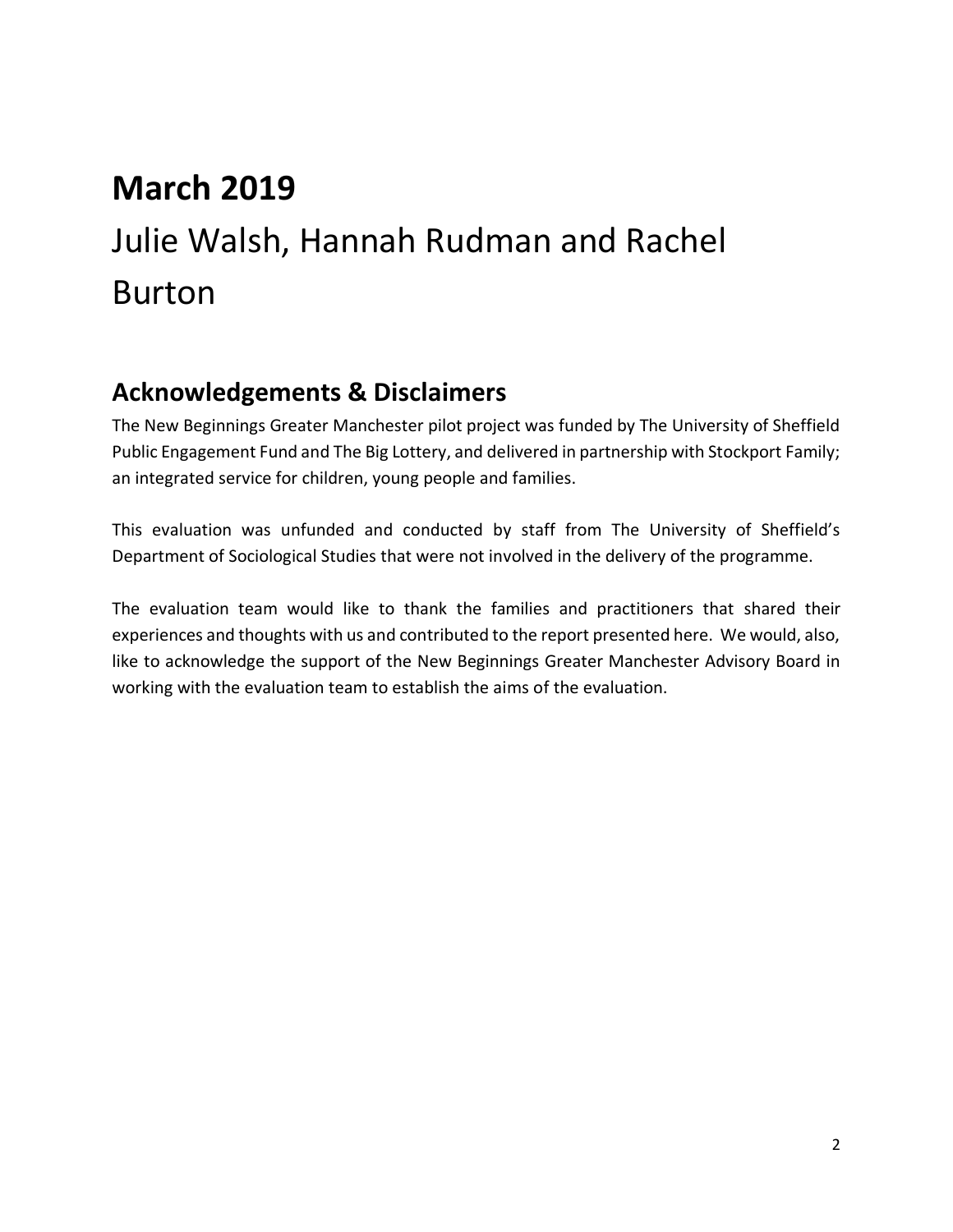# **Contents**

|    | 1. Introduction                                                                                                                                                                                                                                                                                                                                                                                              | pp. 4   |
|----|--------------------------------------------------------------------------------------------------------------------------------------------------------------------------------------------------------------------------------------------------------------------------------------------------------------------------------------------------------------------------------------------------------------|---------|
|    | 2. Evaluation Aims and Objectives                                                                                                                                                                                                                                                                                                                                                                            | pp. 7   |
| 3. | <b>Evaluation Methodology</b>                                                                                                                                                                                                                                                                                                                                                                                | pp. $8$ |
| 4. | <b>Evaluation Findings</b>                                                                                                                                                                                                                                                                                                                                                                                   | pp. 9   |
|    | 4.1: Changes in Children's Social Care involvement in families<br>4.2: Changes in parent's understanding of risks to, and the safety of, their<br>children<br>4.3: Changes in parents' relationships with their children, other family<br>members, peers and professionals<br>4.4: Changes in how parents feel about themselves and their future.<br>4:5: Overall views of, and learning from, the programme |         |
| 5. | <b>Cost/Benefit Analysis</b>                                                                                                                                                                                                                                                                                                                                                                                 | pp. 24  |
| 6. | <b>Conclusions</b>                                                                                                                                                                                                                                                                                                                                                                                           | pp. 26  |
|    | Addendum                                                                                                                                                                                                                                                                                                                                                                                                     | pp. 29  |
|    | <b>Useful Resources</b>                                                                                                                                                                                                                                                                                                                                                                                      | pp. 31  |
|    | <b>Glossary of Terms</b>                                                                                                                                                                                                                                                                                                                                                                                     | pp. 32  |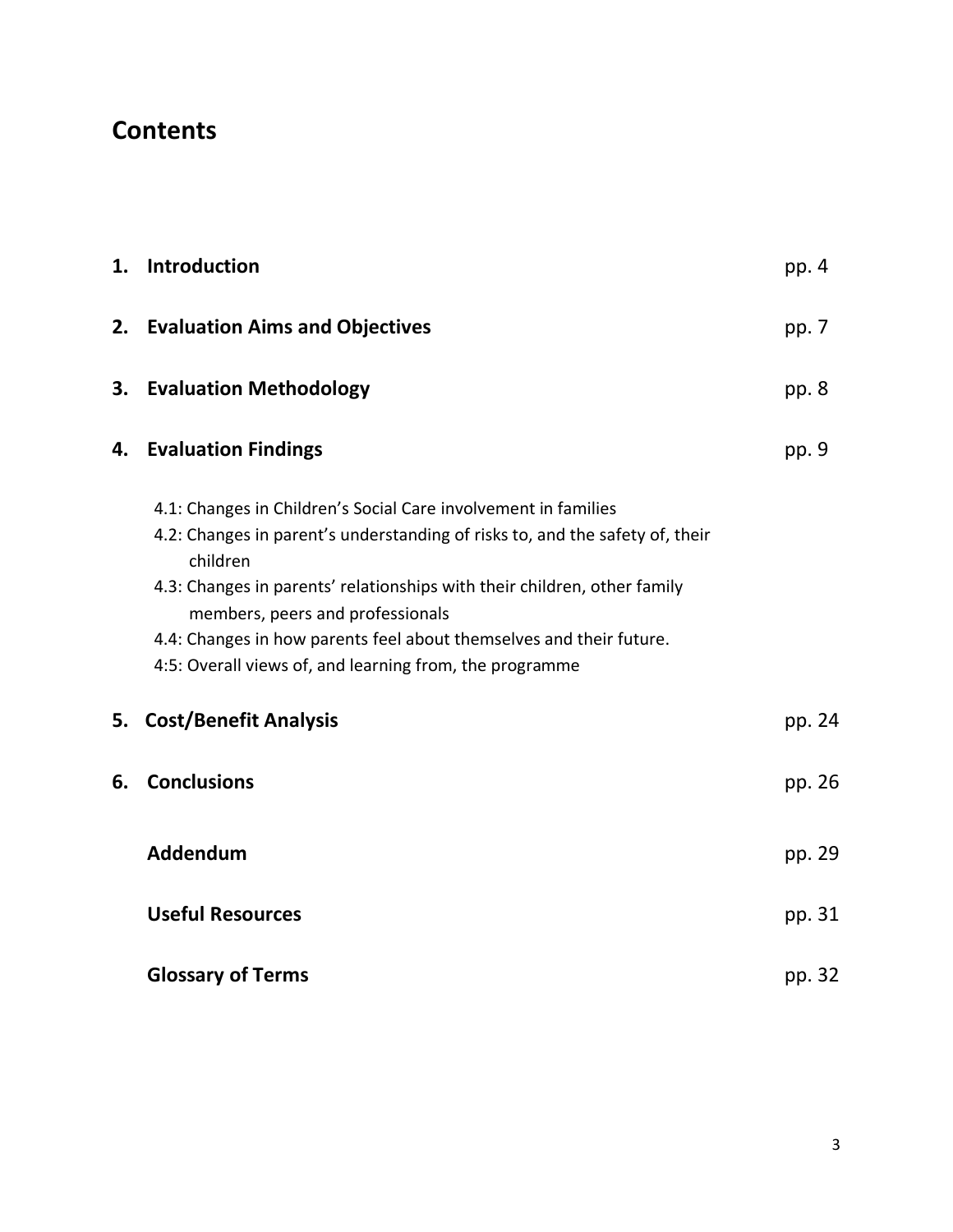# **1. Introduction**

This evaluation examines the mid-point outcomes of the Stockport based pilot project, 'New Beginnings Greater Manchester' (NBGM). This innovative project, led by Dr Jadwiga Leigh, aimed to work with two cohorts of eight families (16 families in total) over a period of 48 weeks (24 weeks per cohort). The work with the first cohort was funded by the University of Sheffield Public Engagement Fund, and the second, the Big Lottery Fund. This evaluation was conducted mid-way through the overall project and considers outcomes for the first cohort of families.

At the time of the evaluation, NBGM was a constituted group, working in partnership with The University of Sheffield (TUoS) and Stockport Family<sup>1</sup>; an integrated service for children, young people and families. NBGM does, however, operate independently of the local authority.

## *Purpose of the Project:*

 $\overline{a}$ 

The broad aim of the NBGM project was to pilot a project in the UK influenced by the work of 'Stobbe', an organisation based in Belgium<sup>2</sup>. Stobbe works with families holistically by addressing the needs of the parents first so that parents can then meet the needs of their child. NBGM – like Stobbe - also draws on a trauma informed approach to working with families. This approach differs from the traditional parenting programmes offered by Children's Social Care in England because it is: delivered over an extended period of time; it is therapeutically intense; a wider range of opportunities are offered to families; and participants are expected to learn from each other as much as from professionals facilitating the course. By delivering this exploratory project, it was hoped that suggestions for practice development would emerge, whilst also raising questions for future research.

The NBGM pilot worked with parents whose children were known to Children's Social Care (CSC) for concerns relating to abuse and neglect; emotional, physical or sexual abuse. A trauma informed approach to working with parents, is based on the premise that parents who find themselves in this situation have most likely experienced prolonged episodes of trauma, such as physical and emotional abuse, often within the home. By working collaboratively and holistically with these families, New Beginnings aimed to help them address their needs, develop the skills required to become better parents and in return, teach other families how to do the same. By doing so, the project aimed to help parents turn their lives around, reach their goals and fulfill

<sup>1</sup>[https://assets.ctfassets.net/ii3xdrqc6nfw/1KYmvVLEEsaKyAKuwQacqo/1ccfe56b1b8c900d4b505af9d0dd4136/Sto](https://assets.ctfassets.net/ii3xdrqc6nfw/1KYmvVLEEsaKyAKuwQacqo/1ccfe56b1b8c900d4b505af9d0dd4136/Stockport_Family_Our_Story.pdf) [ckport\\_Family\\_Our\\_Story.pdf](https://assets.ctfassets.net/ii3xdrqc6nfw/1KYmvVLEEsaKyAKuwQacqo/1ccfe56b1b8c900d4b505af9d0dd4136/Stockport_Family_Our_Story.pdf)

<sup>2</sup>[https://translate.googleusercontent.com/translate\\_c?depth=1&hl=en&prev=search&rurl=translate.google.co.uk](https://translate.googleusercontent.com/translate_c?depth=1&hl=en&prev=search&rurl=translate.google.co.uk&sl=nl&sp=nmt4&u=https://www.cigvlaanderen.org/&xid=17259,15700023,15700043,15700186,15700191,15700248,15700253&usg=ALkJrhhglA1wOOmESZduYyJyvhlqfVjYXw) [&sl=nl&sp=nmt4&u=https://www.cigvlaanderen.org/&xid=17259,15700023,15700043,15700186,15700191,15700](https://translate.googleusercontent.com/translate_c?depth=1&hl=en&prev=search&rurl=translate.google.co.uk&sl=nl&sp=nmt4&u=https://www.cigvlaanderen.org/&xid=17259,15700023,15700043,15700186,15700191,15700248,15700253&usg=ALkJrhhglA1wOOmESZduYyJyvhlqfVjYXw) [248,15700253&usg=ALkJrhhglA1wOOmESZduYyJyvhlqfVjYXw](https://translate.googleusercontent.com/translate_c?depth=1&hl=en&prev=search&rurl=translate.google.co.uk&sl=nl&sp=nmt4&u=https://www.cigvlaanderen.org/&xid=17259,15700023,15700043,15700186,15700191,15700248,15700253&usg=ALkJrhhglA1wOOmESZduYyJyvhlqfVjYXw)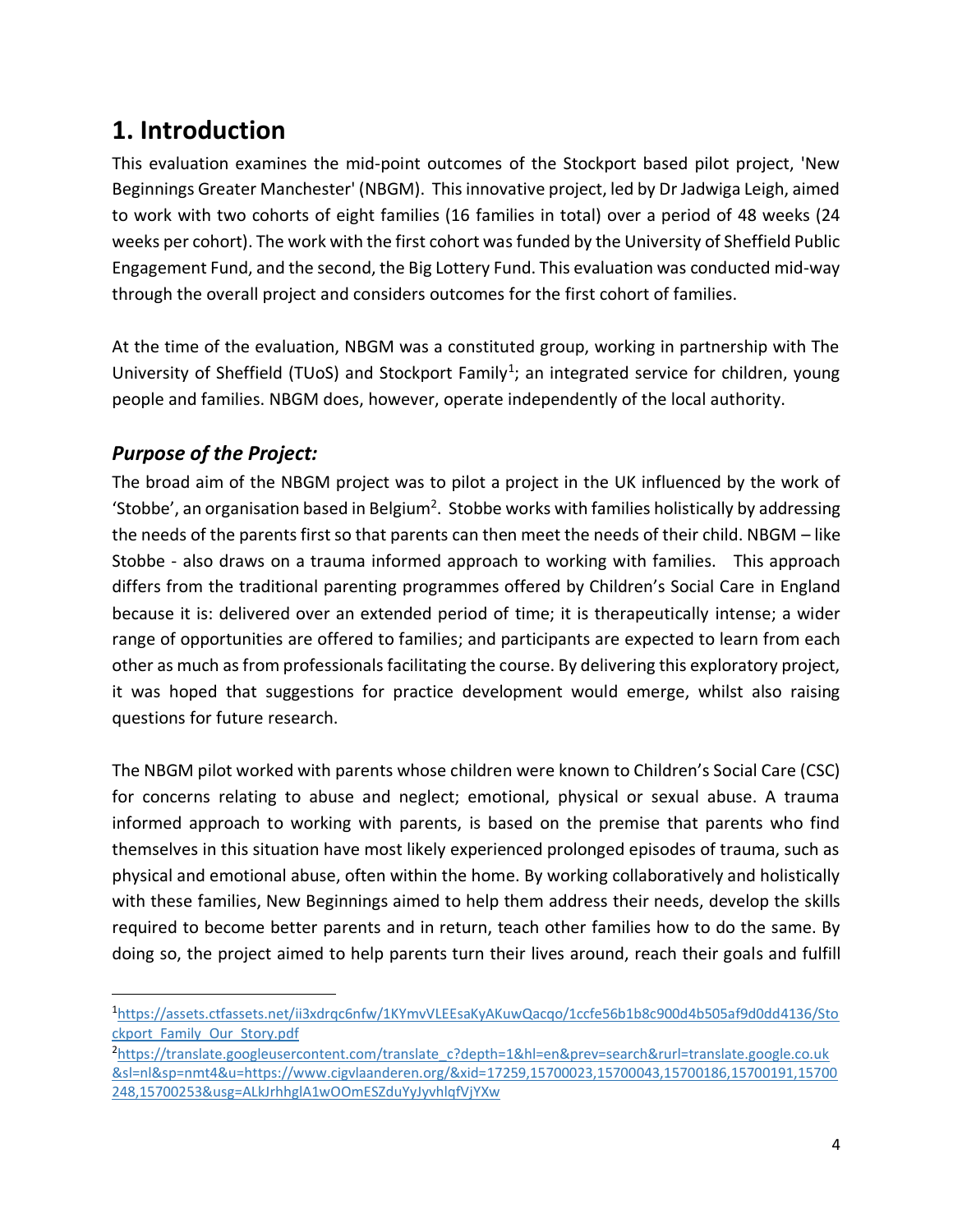their potential, while keeping their family together. Importantly, the pilot also took an action research approach and worked *with* families to inform and shape the programme. It was hoped that parents that engaged with the programme would experience:

- Reduced anxiety and depression, by learning skills to deal with thoughts and emotions;
- Improved relationships, through developing communication skills, building support networks, and preventing isolation and loneliness;
- Improved parenting skills;

l

- Improved self-esteem and coping skills, through developing confidence and building resilience;
- Improved aspirations, by learning about who they are and what they want to achieve and by setting goals so that they can lead a full and happy life.

As well as supporting parents to become more resilient and keep their families together, NBGM also aimed to inform practice development, and reduce demand on services, including those related to budgetary pressures.

## *The Families Referred to NBGM Pilot Project:*

The NBGM pilot project planned to work with two cohorts of eight families (16 families in total) over a period of 48 weeks (24 weeks per cohort). As part of the first cohort, eight families were referred to the NBGM programme in Spring 2018 by 'Stockport Family'. Three of these stepped off the programme immediately, a fourth family stepped off the programme after a number of weeks, but planned to (and did) return to the programme in cohort two. Four families therefore completed the first stage of the pilot project and chose to take part in this evaluation.

NBGM core staff worked with Stockport Family to identify families that might benefit from working with the pilot programme. On this occasion, all families referred were women parenting their children without a partner<sup>3</sup>, and this was due to concerns relating to abuse and/or neglect. These families were all struggling to meet their children's current short-term needs emotionally and practically, and for some of the families the next stage being considered was foster care. Instead of proceeding through the legal process, parents were offered the opportunity to join the New Beginnings programme.

All the families referred also lived in the same neighbourhood and programme sessions took place in a local community centre. This is an intentional feature of the programme, designed so

<sup>&</sup>lt;sup>3</sup> A father from one of the families later joined the programme and key work sessions were carried out with him and his partner. He contributed to the evaluation, although he did not take part in the group work elements of the programme.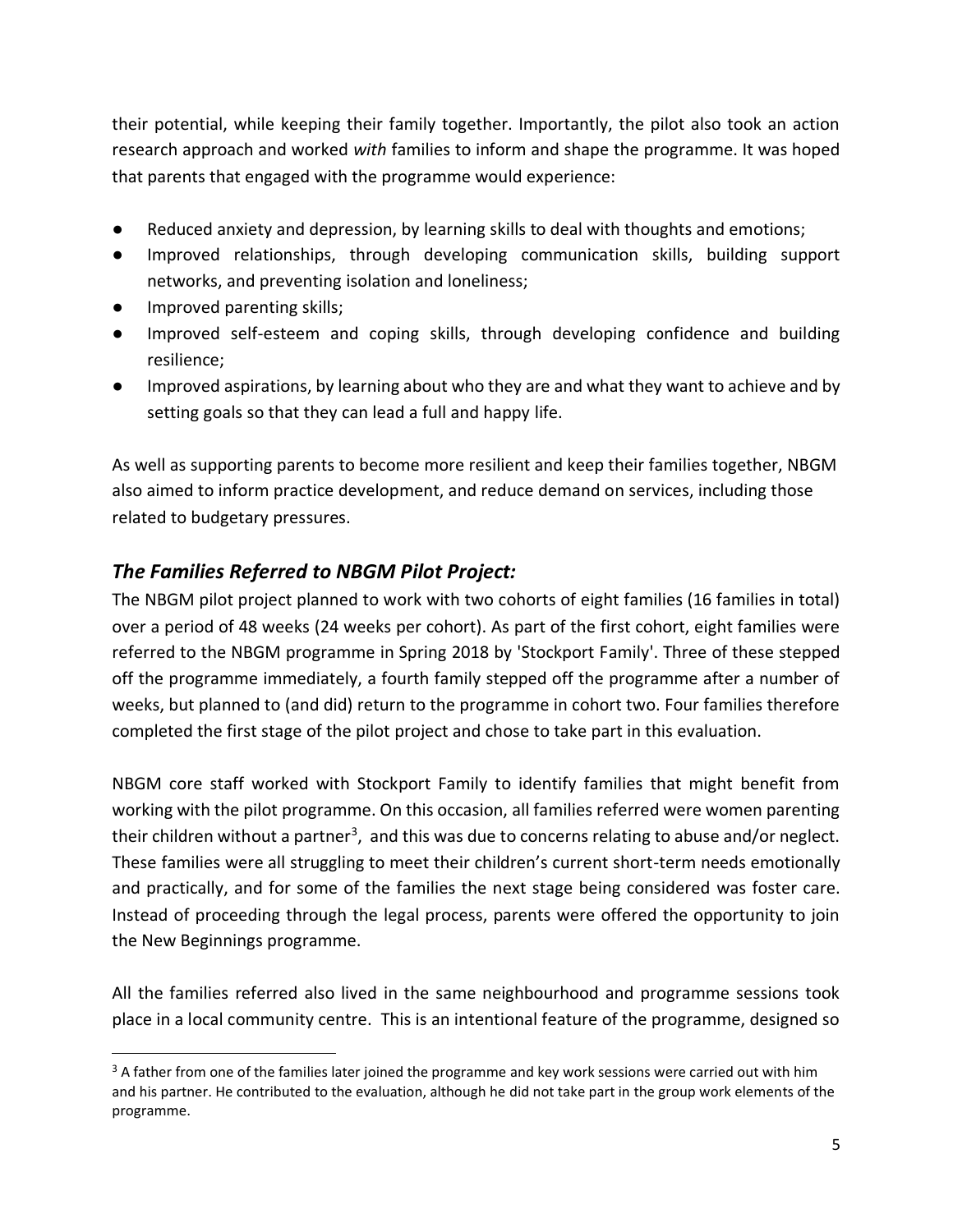that families meet new people that have had similar experiences and, over time, parents can form a group that learns to understand and support each other.

### *Structure of the Programme:*

Families working with NBGM have the opportunity to access a two stage programme (20 weeks + 4 weeks).

The first stage lasts for 20 weeks (5 days a week) of which parents are expected to attend 70% (14 of the 20 weeks). During the 20 weeks, parents are involved in a range of structured activities, which enable them to explore: who they are; their past life; their family history; their potential futures; their parenting practices; and the ways in which they can reflect upon and improve their parenting. In this time, the NBGM core team work with parents to create a safe space in which to explore these issues and a range of strategies and therapeutic approaches are used to work empathically with parents. These include role play, transactional analysis, narrative therapy and holistic approaches. Any sessions that are missed are covered in a one-to-one keyworker session to ensure that parents do not miss engaging with the material discussed in the group. Parents are asked, and expected to, stay drug and alcohol free during the programme sessions.

The structure of stage one of the programme is noted below:

- *Monday*: Two-hour long group session called, 'Beyond Abuse and Violence'.
- *Tuesday*: One hour long, one-to-one counselling session.
- *Wednesday or Friday:* One-to-one sessions between parents and their key worker.
- Thursdays: Two-hour long sessions that differ each week but include: holistic therapy; yoga therapy; art therapy; cooking on a budget; employment; housing; benefits and rights; and selfcare and relaxation.
- During school holidays: Families go on outings together.

The short-term intended outcomes of stage one are that parents: have improved self- awareness; are able to overcome challenging situations; feel supported and safe within their community network; are able to understand and meet their children's needs; and feel more confident, resilient and independent

The second stage of the programme runs from week 20-24. At the end of stage one, parents that complete the 20-week programme are offered the opportunity to join a four-week long peermentoring programme. This stage enables mentors to support future peers and potentially help families to overcome barriers towards employability, training and further education. Parents that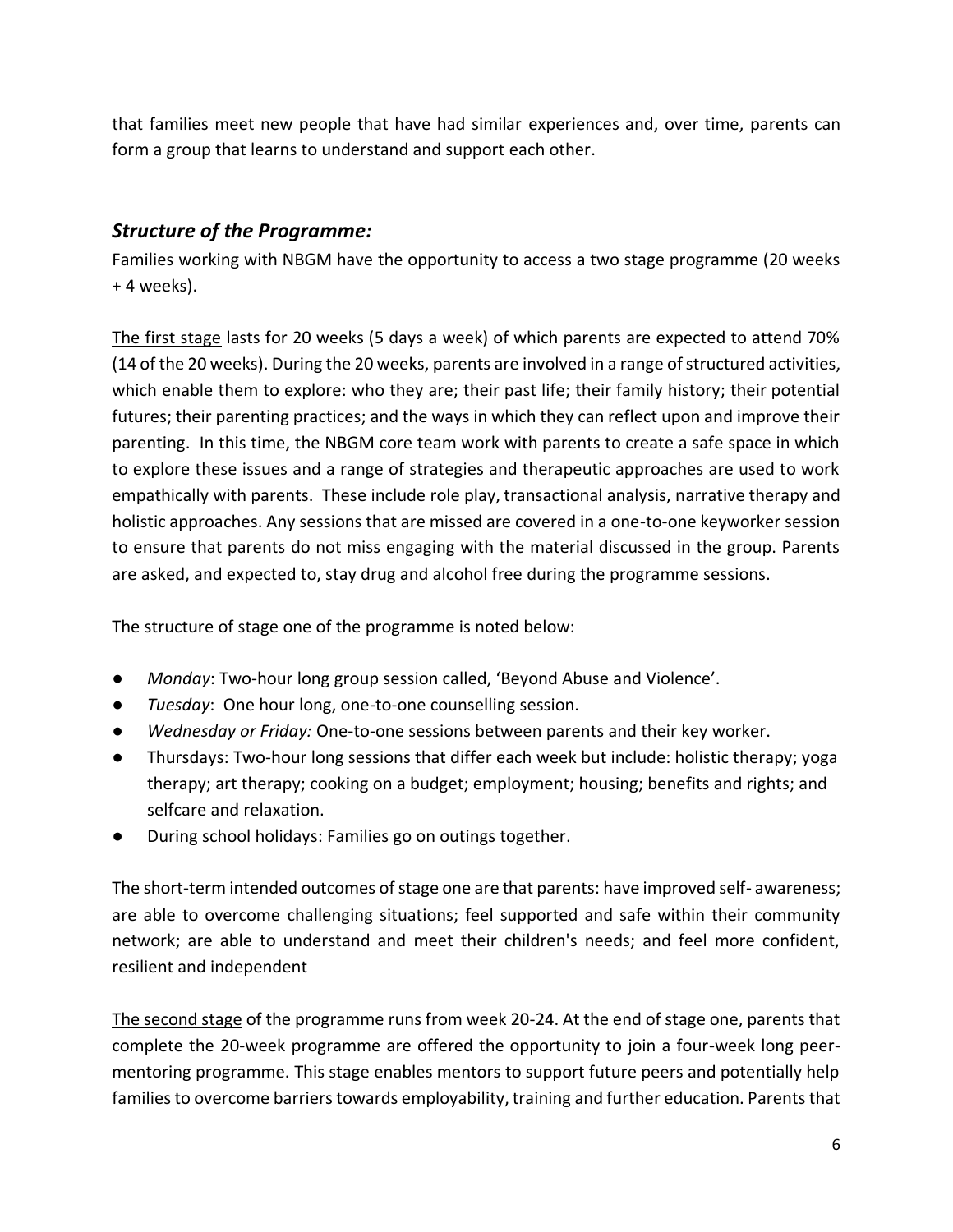complete this second stage use their learning by becoming peer mentors to the new cohort of families entering the first stage of the programme. This part of the programme aims to help parents: use their knowledge and skills to support other families; come together and build strong relationships in and across communities; feel better equipped to look after their own children; and have developed a positive relationship with family support services

Of the first cohort of parents that completed the first stage of the pilot, two women chose to engage in the peer mentoring training. However, evaluating the second stage (20-24 weeks) is not within the remit of this report.

## *Staffing:*

During cohort one, the team of NBGM consisted of different professionals who delivered different parts of the programme. The Monday, 'Beyond Abuse and Violence' group session, was delivered by Jadwiga Leigh and Leanne Boylan. 1:1 keywork sessions were also delivered by Leanne (3 out of 4 families) and Jadwiga (1 out of 4 families) and counselling was provided by Michelle Castle, a qualified and registered counsellor. Thursday self-care sessions were delivered as follows: yoga was offered by registered yoga practitioner, Susan Rodway-Hall; art workshops were delivered by artist, Rod Kippen; holistic therapy was delivered by qualified therapists Alison Taylor and colleagues; and all other sessions, including the family activities during the holidays, were run by Jadwiga Leigh and Leanne Boylan.

# **2. Evaluation Aims & Objectives:**

This mid-point evaluation of the NBGM pilot project was conducted by staff in The University of Sheffield's (TUoS) Department of Sociological Studies. The evaluation aims, objectives and methodology were developed and agreed in partnership with the NBGM Advisory Board and TUoS. Broadly, the overall aims were to:

- Understand if the approach used in the pilot project led to more productive professional responses to complex families and if, in turn, this resulted in better outcomes for families.
- Draw on organisational data and family and professional experiences to, evaluate the impact of the project on families and professionals; to assess lessons learnt, and to examine the cost efficiency of the project.

More specifically the objectives of the evaluation were to: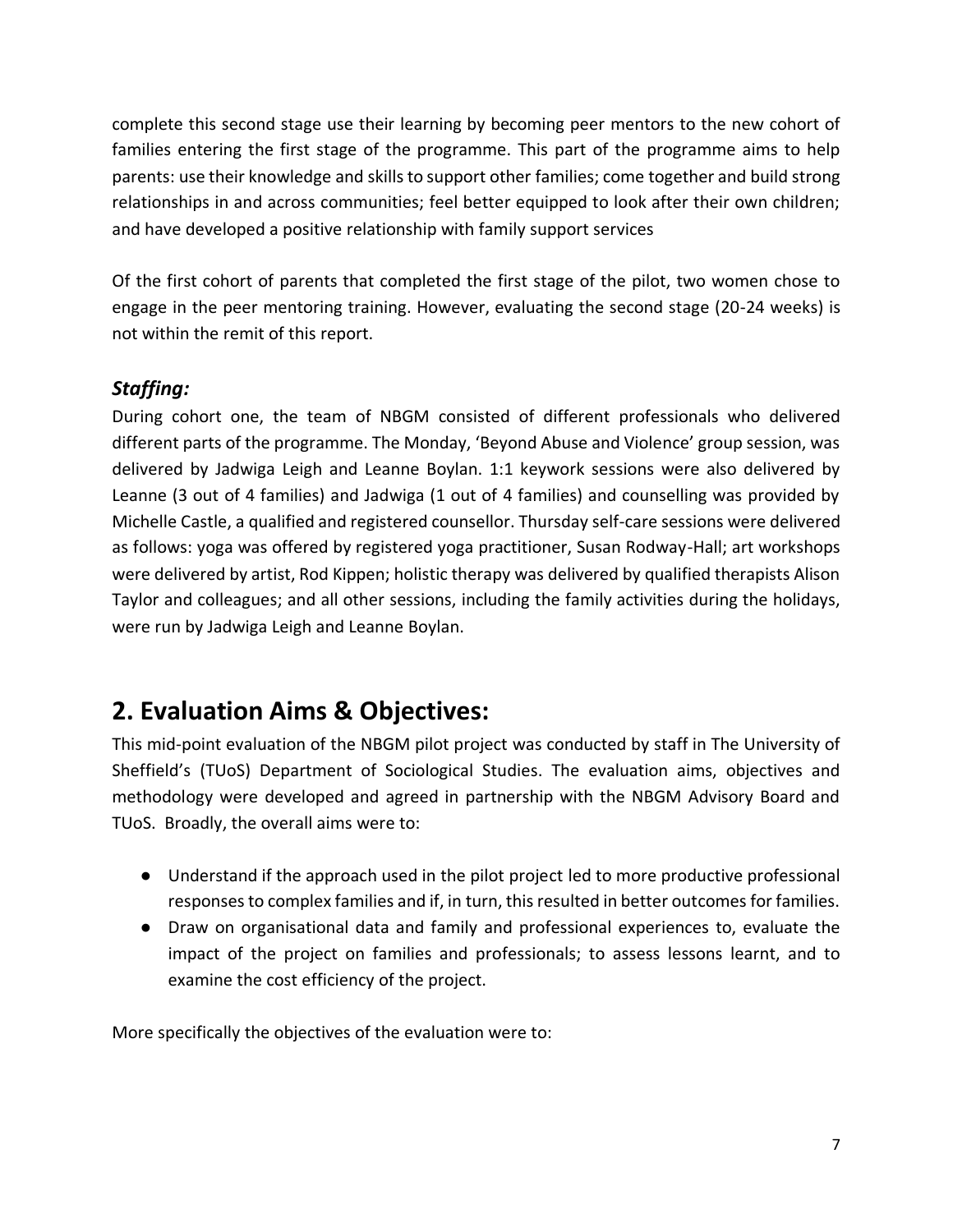- Collate operational learning related to programme design and delivery, parental engagement with specific elements of the programme, and the resource requirements of the project.
- Examine changes in families' levels of assessed need and intervention during and after completion of the programme, taking into account the impact on safe care at home and changes in levels of social care involvement with the family.
- Understand parental and professional perceptions of the family's progress, including if parents have an increased understanding of their family's situation, improved access to peer and community support networks, and if they are more confident in their own parenting abilities.
- Explore the impact of the programme on professionals working with families, including if there are changes in the regularity and intensity of their engagement with families, improvements in the ways in which families engage with services, and their willingness to engage with home visits etc.

# **3. Evaluation Methodology:**

The NBGM pilot project was small in scale, working with four (initially five) families over a period of 24 weeks. The families that engaged in the project also had a range of vulnerabilities, and topics discussed in programme activities were highly sensitive in nature. For these reasons, the evaluation was 'light touch' and the methods used were selected to avoid being too intrusive.

The evaluation team, in agreement with the NBGM Advisory Board and TUoS, used the methods noted below to achieve the stated evaluation aims and objectives. Of the parents that started the programme, all were women, and four of these women engaged in the evaluation. One man also joined the programme. He took part in keyworker sessions, but not group activities, and he also took part in the evaluation. At the end of stage one of the programme, the evaluation team completed:

- Analysis of relevant routine data related to the families involved in the evaluation, specifically, the initial assessments, the mid-point report, and the final report.
- Semi-structured interviews with parents engaged in the project (4 women and one man).
- Semi-structured interviews with key practitioners (5 in total) working with the women during the time they were involved in the project, including one woman that stepped-off the programme before completing the first stage.
- Email interviews with the New Beginnings Core Team (2 in total).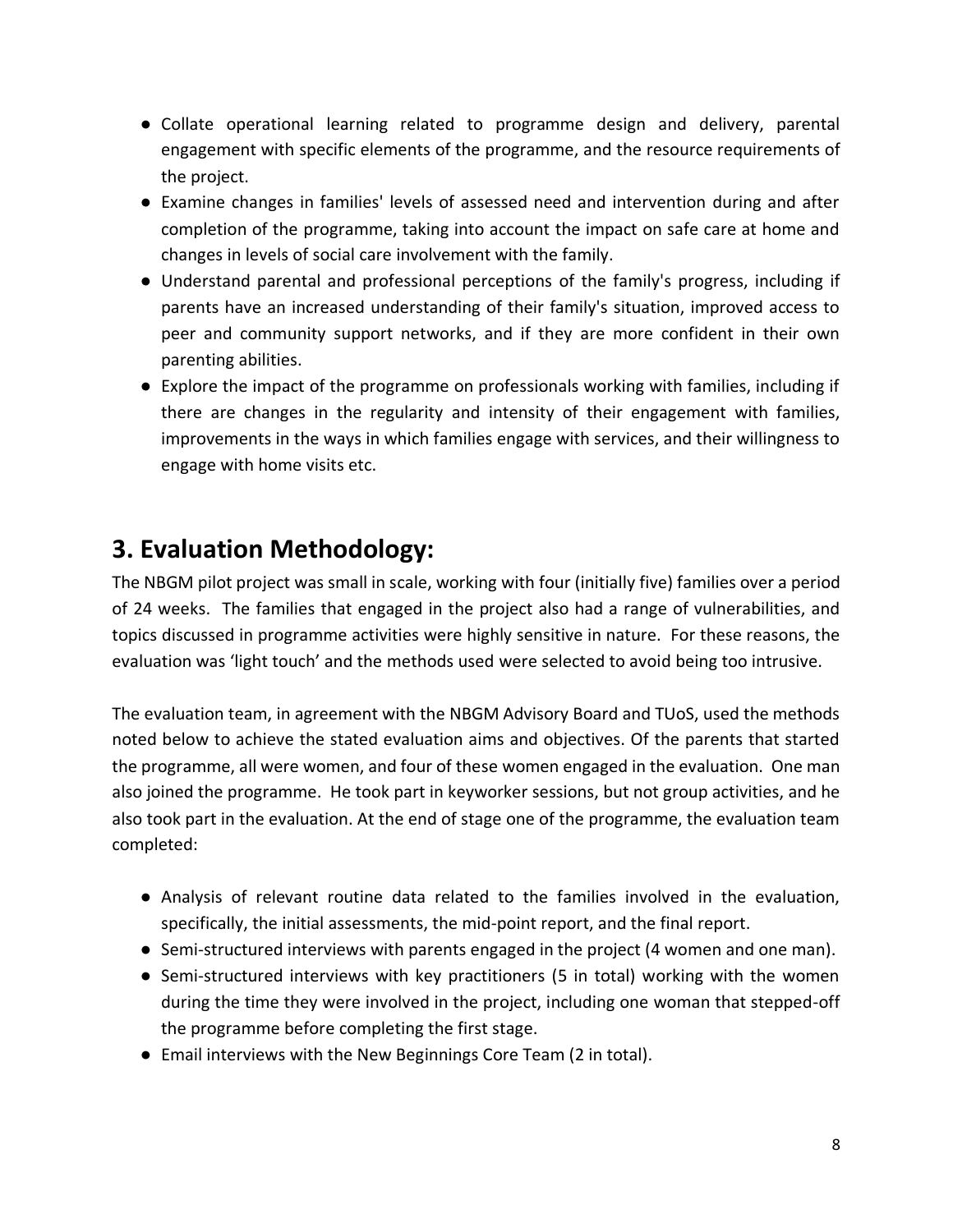As is standard practice, the evaluation team also sought, and were granted, ethical clearance via TUoS's research ethics approval process. In line with this, the NBGM core team initially contacted families and professionals to ask if they were interested in taking part in the evaluation. Those that were then agreed to share their contact details with the evaluation team. After initial contact was made, information sheets were produced and distributed to the parents and professionals noted above. The information explained: the aims and objectives of the evaluation; how any information shared would be used and stored; and how participants' identities would be protected. Participants then gave signed consent to be involved in the evaluation, for their family reports to be shared, and for any interviews to be recorded, transcribed, and/or stored for the duration of the project.

The interviews with the parents accessing the programme were held at the children's centre where programme activities had been held. This meant that they were comfortable in the environment and it was accessible because it was close to where they lived. Childcare that they trusted was available on site. Interviews with professionals were conducted in a range of local authority buildings, selected by the participants so as to minimize disruption to their working day and, thereby, enable their participation. For similar reasons, interviews with the NBGM core team were conducted via email.

Anonymity of participants was maintained in a number of ways. The women engaged in the programme chose pseudonyms to replace their names and these are used in the stored data and throughout the report. Other identifying characteristics have been changed or removed. The names of professionals have also been changed (P1, P2, P3, P4 and P5 are used), and the names of NBGM core team staff are not used, although they were made aware that, given their key role in NBGM, their anonymity could be compromised. All documents analysed, recordings and interview transcripts were stored in electronic password protected files, or in a lockable cabinet.

It should be noted that this evaluation focuses on outcomes at the end of the first stage of the pilot project. Core staff from NBGM have therefore provided an addendum to the report (see pg 29), outlining significant outcomes related to the second stage of the programme.

## **4. Evaluation Findings:**

Once the verbal interviews were conducted, audio recordings were transcribed. These transcripts, along with manuscripts from email interviews with core NBGM staff, were collated and thematic analysis was conducted. Drawing on the agreed aims and objectives of the evaluation, and the aims of the NBGM programme, the evaluation team identified five main areas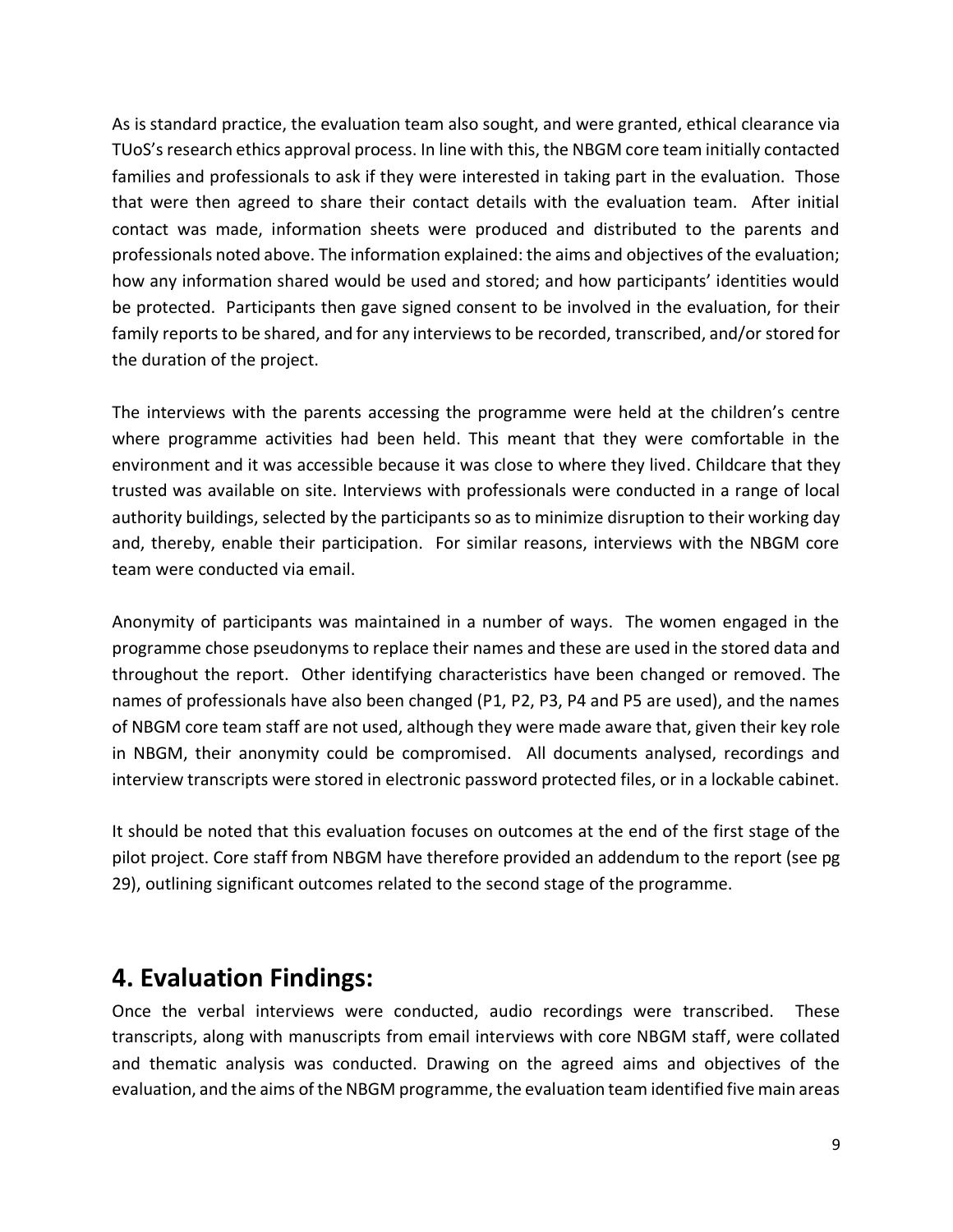that should be the focus of analysis, and the findings are organised according to these themes. The broad areas were<sup>4</sup>:

- 1. Changes in Children's Social Care involvement with families;
- 2. Changes in parents' understanding of risks to, and the safety of, their children;
- 3. Changes in parents' relationships with their children, other family members, peers and professionals;
- 4. Changes in how parents' felt about themselves and their vision for the future;
- 5. Parents and professionals' overall views of the programme, how it ran and what needs to be in place for this to happen effectively.

With these themes in mind, the transcripts were read and re-read several times by the three members of the evaluation team and codes were identified, agreed and data checked by the researchers. These codes were then systematically applied to the data set and, from this, related themes emerged.

It should be noted that the quotations provided here are representative of comments made by all involved.

## *4.1: Changes in Children's Social Care involvement in families*

Document analysis of each families' initial assessment, mid-point review, and final report show clear changes in the level of Children's Social Care (CSC) involvement in the families engaged in the programme. At the time of starting the New Beginnings Programme, all families were involved with CSC due to concerns relating to abuse and/or neglect, and many of the families had historic involvement; one of the families was on a Child Protection Plan; one was identified as a family with a Child in Need; another had a Supervision Order for her youngest children and a child on a Special Guardianship Order; and one family was going through the TAC (level 3) process.

By the mid-point review, it was noted that all of the families had made significant changes. Whilst change was still in process, professionals report that parents were making 'commendable' and 'amazing' progress. This is supported by the fact that: one family had been stepped down from a child protection plan to TAC Level 3; for one, the TAC process had come to an end; and, for another, supervision orders for two of her children were discharged and she had resumed contact with her older child. Overall, social workers and core NBGM staff agreed that families had made impressive progress in a short amount of time.

 $\overline{a}$ 

<sup>4</sup> These areas also reflect the issues that were explored in the interviews with women and professionals.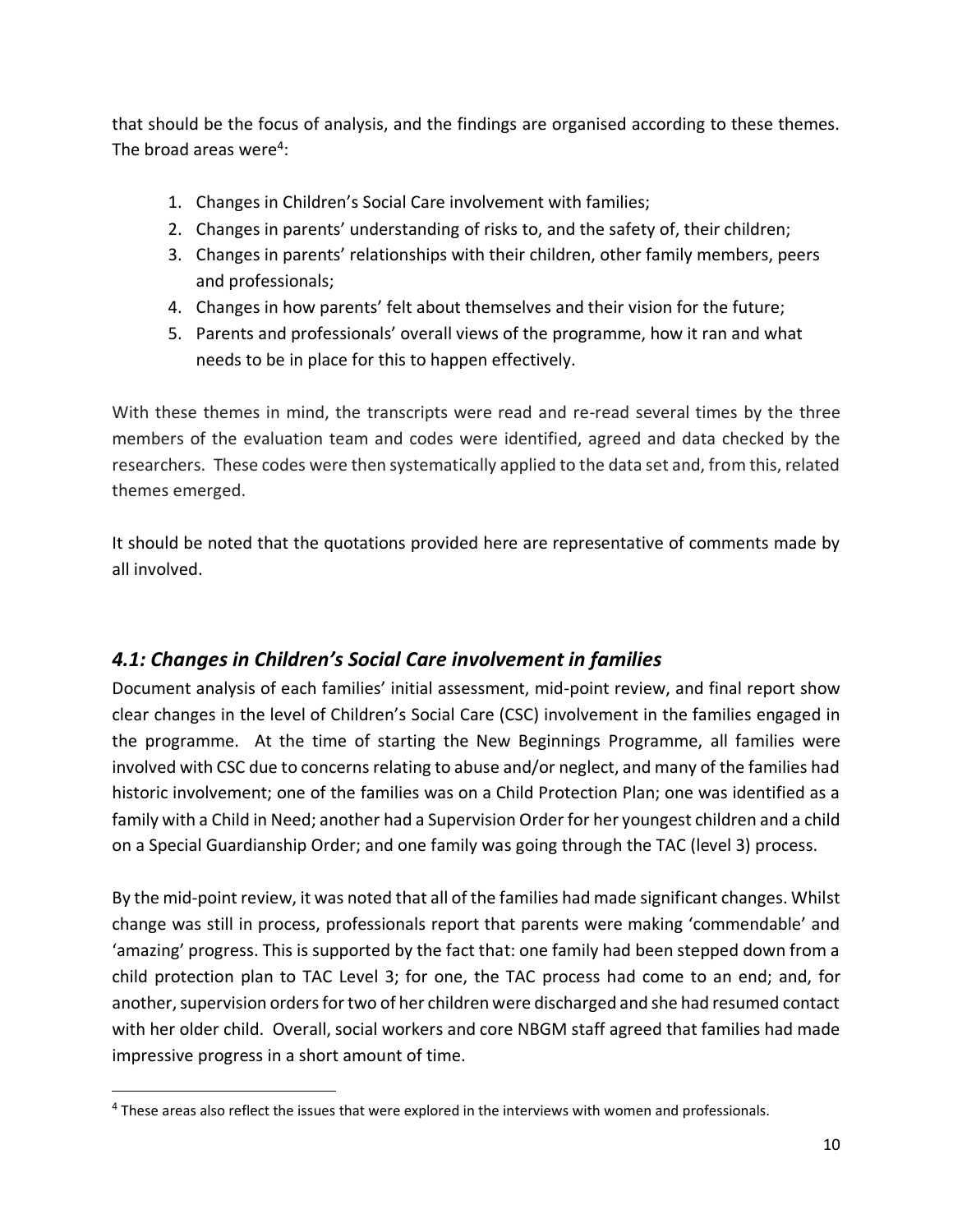By the end of the programme, all of the families involved in the programme had met their initial objectives. The final reports state that one parent now felt 'equipped to manage her children's behaviour' and, for another parent, 'professionals have noted a visible improvement in the children's physical, emotional and social development: the family are thriving'. Overall, CSC involvement with all of the families that completed the pilot had been stepped down; CSC involvement and concerns were reduced. The supervision orders that one family were subject to lapsed during the programme and social care also stepped down their involvement to TAC Level 1. For others, their case was either closed or a further short period of support under TAC Level 1 had been agreed.

## *4.2: Changes in parent's understanding of risks to, and the safety of, their children*

Child and Family Social Workers define risk in a number of ways and this can include immediate risk of significant physical and/or sexual harm. This was not the type of risk that led to families being involved in the pilot project. Children were, instead, assessed to be at risk of future emotional harm, not reaching their academic potential, and the risk of their mother not protecting them from domestic abuse. Children were also at risk of neglect, which may include parents not sufficiently attending to their children's health, educational, and emotional needs. The evaluation aimed to understand if:

- There had been any changes in parental understanding of what is risky and unsafe?
- Parents had a better understanding of their situation and why they had been referred to the project and what changes they needed to make?
- There had been any changes in the home environment?

#### Understanding of risk and safety:

NBGM staff, and other professionals, report an increased understanding of safety and risk for all families involved with NBGM. Whilst this is most notably evidenced by the change in assessed interventions required, a member of the NBGM core team also provides a specific example of this change. For one parent, at the start of New Beginnings, contact with her child had broken down. New Beginnings facilitated supervised contact whilst the relationships were repaired and mediated. They also supported the woman to reflect on and acknowledge the part she played in the breakdown of the contact agreement, and also the potential harmful impact this had on her son. In addition to this, at the start of the programme, NBGM staff asked families why they were involved with the programme and if they agreed with CSC's concerns. At this point, they did not, but when they were asked again after the summer break, this had changed. The women in the group said that this was because the work they had done at NBGM had allowed them to accept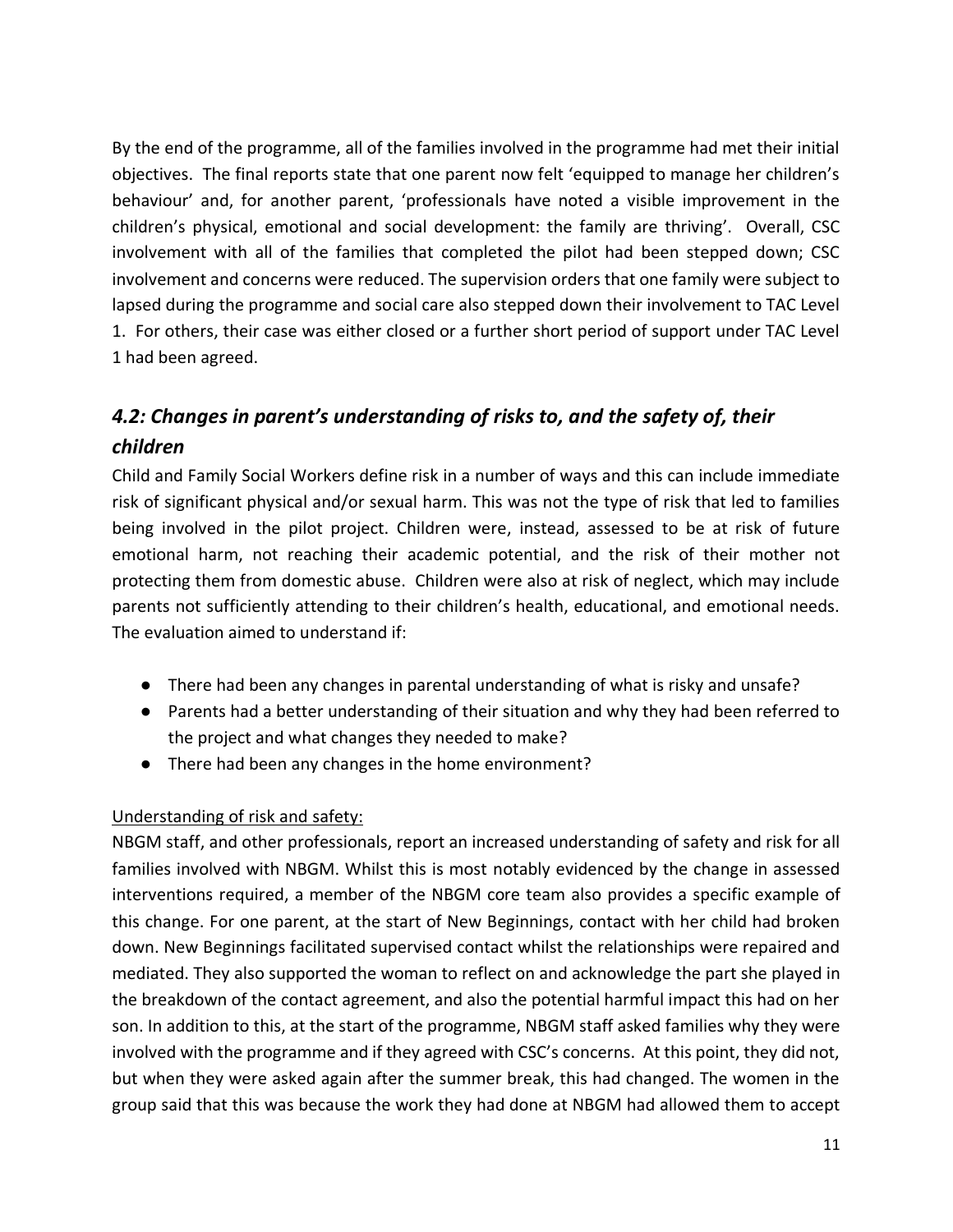their past, but also, because the way concerns were discussed with them during NBGM was not hurtful and shaming.

In their interviews, families also express an increased understanding of why they were referred to the programme, and how aspects of their life and parenting might have impacted on the children. Whilst two of the women initially felt that they *had* to attend the programme because they were 'under social care' (Annie), by the end of the programme, all understood that aspects of their lives were seen (by CSC) to present a risk to their children. One woman, for example, spoke about the fact that she had been living with 'domestic violence and they thought it could cause emotional abuse to my children' (Mila). Another explained that 'I just used to let my anger get the better of me. I was aggressive with the kids because I just wasn't like that but, like, even my mouth, the way I spoke and that were just not right' (Cookie). For one practitioner, the families' changes in understandings of safety and risk, and why they had been referred to the programme, were crucial in the process of change, because women 'needed to know really what the issues were to change them' (P1).

#### Understanding the impact of past abusive relationships:

All of the women engaged in the NBGM project had previously been in abusive relationships. Professionals interviewed felt that by the end of the first stage of the pilot, all of the women understood that these relationships had presented a risk to their children. For core NBGM staff, women had been able to reflect on their situation, speak openly about their abusive relationship, recognise the impact on their children, and identify strategies to avoid a similar situation occurring in the future. They note, for example, one parent that did not feel safe in the home where the abuse had taken place and she felt that she wanted to move to a new home where she and her children would feel safe, with a garden for her children to play in. She showed insight and courage and worked with professionals to move her family to a new home.

Families were able to draw on their learning from the programme and make changes to their parenting that meant they had become a 'protective factor', rather than a risk, to their children. One woman explained that 'When they (CSC) first came out, I was still with [ex-partner] and I was saying "nothing happened", but that she now knows that the abuse made her stressed and 'snap at everybody' (Cookie), including her children, and by engaging with the programme, she is now much calmer. Another woman reflects on how her childhood affected her in the abusive relationship and, subsequently, her children's lives, and she says 'I thought I deserved it. It's what she [her mother] had around me, so that's what I've had around my kids'. She goes on to state that because of what she has learnt on NBGM, 'That won't happen now' (Annie). Another woman also explains how she feels that strategies she had used in the past when experiencing violence, meant that her daughter spent a lot of time alone in another room, and this has led to her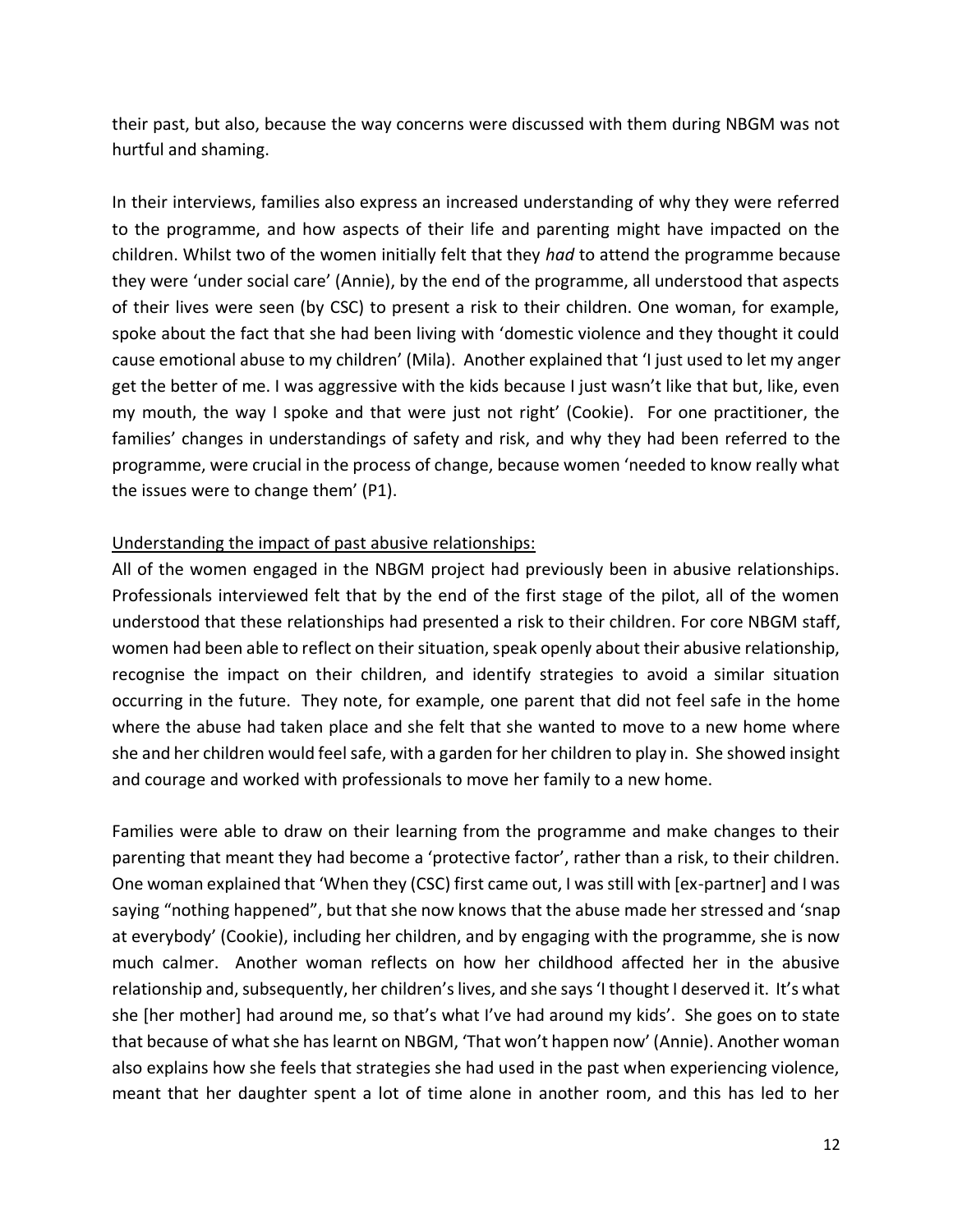experiencing developmental delays (Mila). She then explains how the programme enabled her to see that 'I don't deserve that [abuse]' and that 'I was trying in my own way to keep them safe, but obviously went the wrong way about it'.

#### Improved awareness of how parenting practices affect safety:

All professionals interviewed provide examples of ways in which the women's improved awareness of parenting practices and safety has impacted positively on their children. NBGM staff explain that 'at the start of the programme, all the parents clearly loved their children but were not always able to relate to them appropriately'. They provide an example of how, at the start of the programme, one parent felt that her mental health issues made her feel short tempered, and unable to cope with her children's behaviour. Over time, she talked about the worries she had about her mental health and how she felt this impacted on her children. By exploring her past, particularly her relationship with her family, she was enabled to parent her children differently, because she was much calmer and less panicked that she would do something wrong.

Professionals beyond the core NBGM team also describe positive change in the parenting practices of the women with whom they work. P2 reflects on the changes in a woman she works with and states that NBGM has enabled her to communicate with other people more effectively and less aggressively, 'and I think that has filtered to her children and herself as well'. P3 explains that one parent has started to do 'much more' with her children, and she feels that this has led to the children being 'much more sociable, smiling, want to tell you about their day' and P4 notes that another woman is now able to get her children to school at the right time.

As a result of their engagement with the programme, women have an improved understanding of how their parenting practices affect their children and they have worked hard to make positive change. One woman explains how the programme has helped her reflect on the way in which she was parented and how this has affected her parenting: 'I was over explaining the situation to my children and they were knowing what they didn't need to know, but [I] didn't' see a problem in that, because that's how I was raised' (Cookie). Other women explain that prior to NBGM, they often felt angry and upset (Cookie and Mila) and Mila says that she 'got to realise that they [the children] went through this as well'. By completing the programme, all of the women have developed strategies to help them change the way they communicate with their children, and to recognise triggers for anxiety and stress, and they feel that they are now calmer and more patient with their children.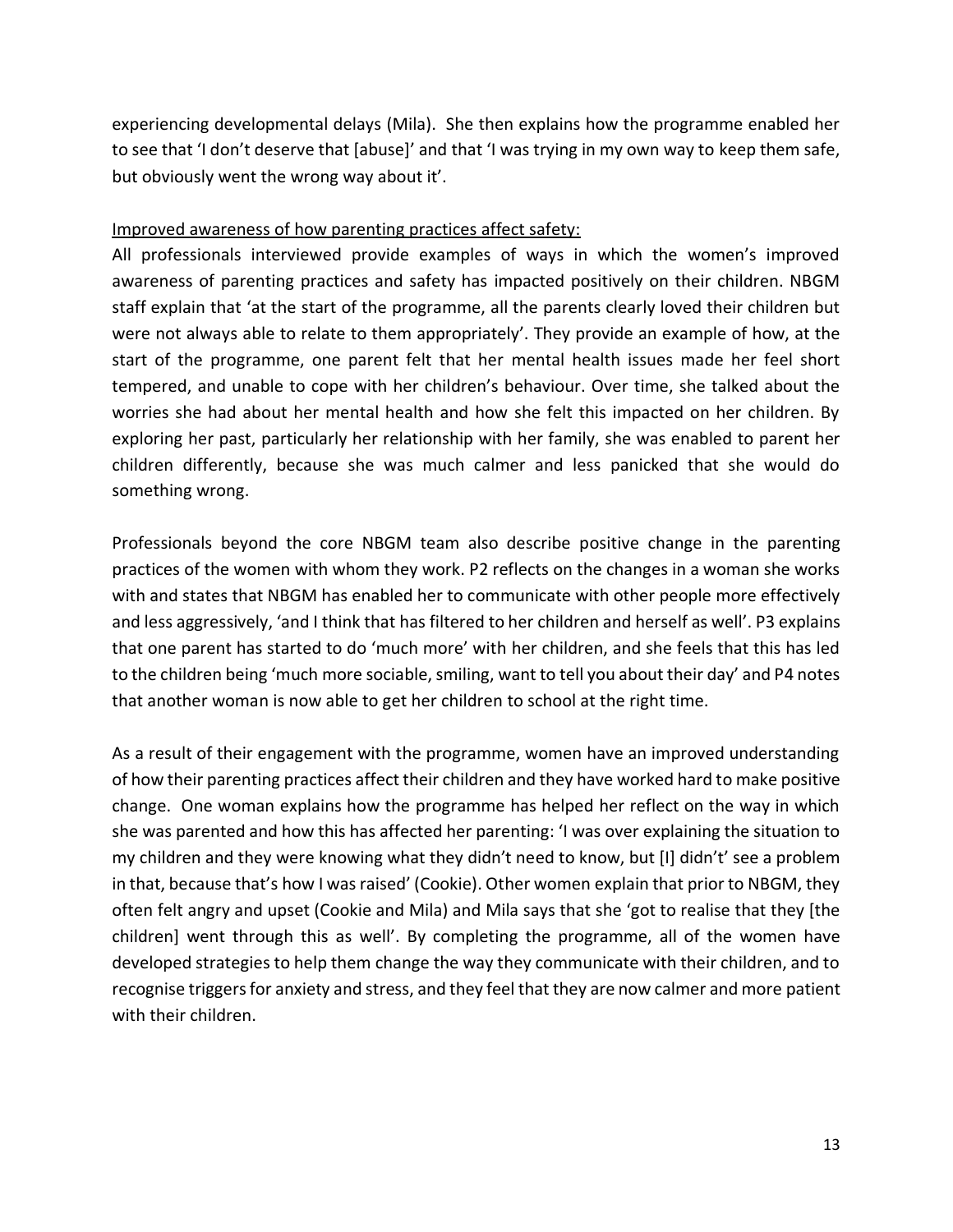#### Changes in safe care at home:

Throughout the NBGM programme, all of the parents took time to specifically consider the impact of the home environment on their families. Many of the changes already noted contribute to positive changes in the home and the women interviewed also offer specific examples. Donna, for example, explains that one of her children has a behavioural disorder and that, in the past, she would regularly 'smash my house up'. Since attending NBGM, she has grown in confidence and been supported to develop new ways to manage her daughter's behavior. Since these changes occurred 'she has not once since smashed my house up'. Annie provides a further example of how NBGM has enabled her to create a safer home environment. After leaving an abusive relationship, she feels that her anxiety contributed to a 'chaotic' home environment. She says that she previously overcompensated for this and did not implement rules with her children, but that NBGM have empowered her to 'want more for my kids' and develop coping strategies which have improved their 'safeness'. For her, she has learnt that 'rules and routine' can help her achieve this.

Professionals also offer examples of the ways in which NBGM has changed safe care in the home. One notes that there has definitely 'been a change in the home conditions' (P1) for one of the women with whom she works. P4 notes, however, that whilst she has seen significant changes in the woman with whom she works, she has not yet seen this improve the home environment, but she is confident that these changes will lead to women being able to 'safeguard their children'.

#### The importance of advocacy and practical support:

Improvements in safety are grounded in the therapeutic aspects of the NBGM programme, but NBGM staff also acted as advocates for families and the structural issues that impact on a family's ability to make change should be acknowledged. NBGM core staff provide an example and explain that three of the four families on the programme were still living in homes where abuse had occurred and, by considering the perspectives of their children, they were able to recognise the need to move. However, moving house is not easy when you live in a supported tenancy as it requires gaining a certain amount of housing points. NBGM staff were able to write supporting letters to enable housing associations to consider a family for move. As such, an LA worker notes that the women with whom she worked had been supported to move to a better area, and this had significantly improved her home environment and parenting (P3). NBGM has also supported people with material and practical help. One woman, for example, was able to manage meal times better, and improve safety in her home, because the team had helped her source a dining table and stair gates.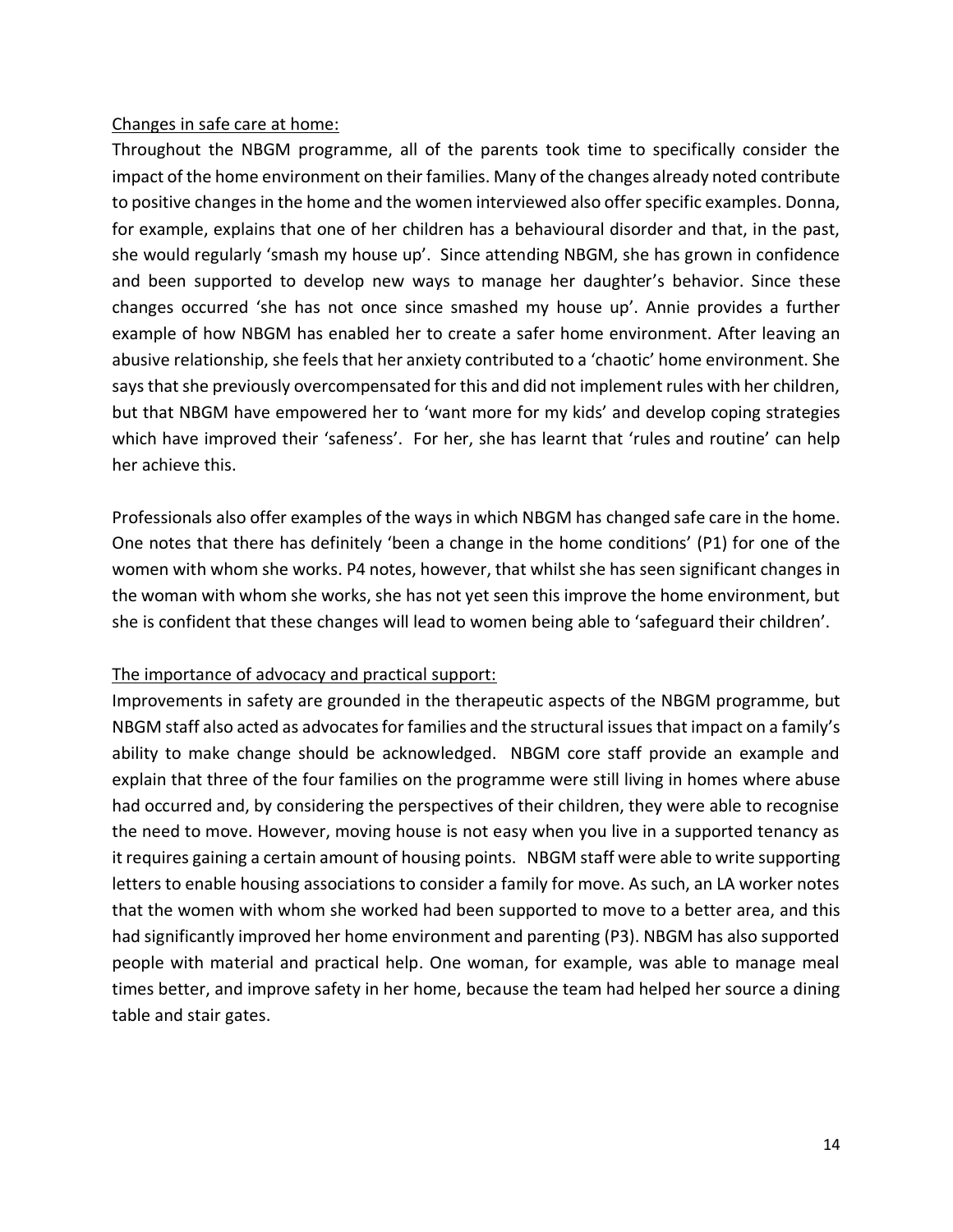## *4.3: Changes in parents' relationships with their children, other family members, peers and professionals*

By engaging families in a range of therapeutic approaches and activities, in an empathetic and non-judgemental environment, the NBGM programme hoped to develop parent's communication skills and build their support networks. The evaluation team therefore aimed to examine if:

- Families' relationships have changed with professionals.
- Families' relationships have changed with family members, especially children.
- Families have benefitted from engaging in group work.

#### Changes in families' relationships with professionals:

NBGM staff explain that, at the start of the programme, families said that they found it difficult to 'trust' professionals because of past experiences with Children's Social Care. Some families also felt that previous involvement with services had complicated their lives and had not felt supportive. Annie, for example, explains that she 'didn't know what instructions or rules to listen to, because I had two social workers.' However, professionals working with families sometimes found communicating with them challenging and P4 describes the family with whom she worked as being 'difficult' in the past (P4). By engaging with the NBGM programme, families were enabled to examine the impact of their past experiences on their relationships, how they might express themselves more effectively, and practise how to communicate with professionals. NBGM staff report that, after this, they started to see professionals change towards the families, and take them more seriously.

Professionals, beyond NBGM core staff, consistently report that involvement with the NBGM programme has enabled parents to be more confident and assertive in meetings with professionals, such as, TAC and core group meetings. NBGM staff explain, for example, that one woman had previously struggled to articulate herself in meetings due to the fear she had about Children's Services involvement. During NBGM, she worked hard to develop her confidence and communication skills and this enabled her to take part in, and lead, her meetings. Professionals beyond the NBGM team also report similar changes. P3 explains that the woman with whom she works 'never used to talk in core groups because she felt like she wasn't being listened to' and she is now 'much more positive and confident in meetings'. Similarly, P1 reports that the women with whom she worked had chaired their family's meeting and challenged social workers. She feels that this would not have happened 'if it hadn't been for the programme' and, for P3, NBGM had worked with women to enable them to 'talk about their lives and problems, rather than just accept what is being said to them' (P3).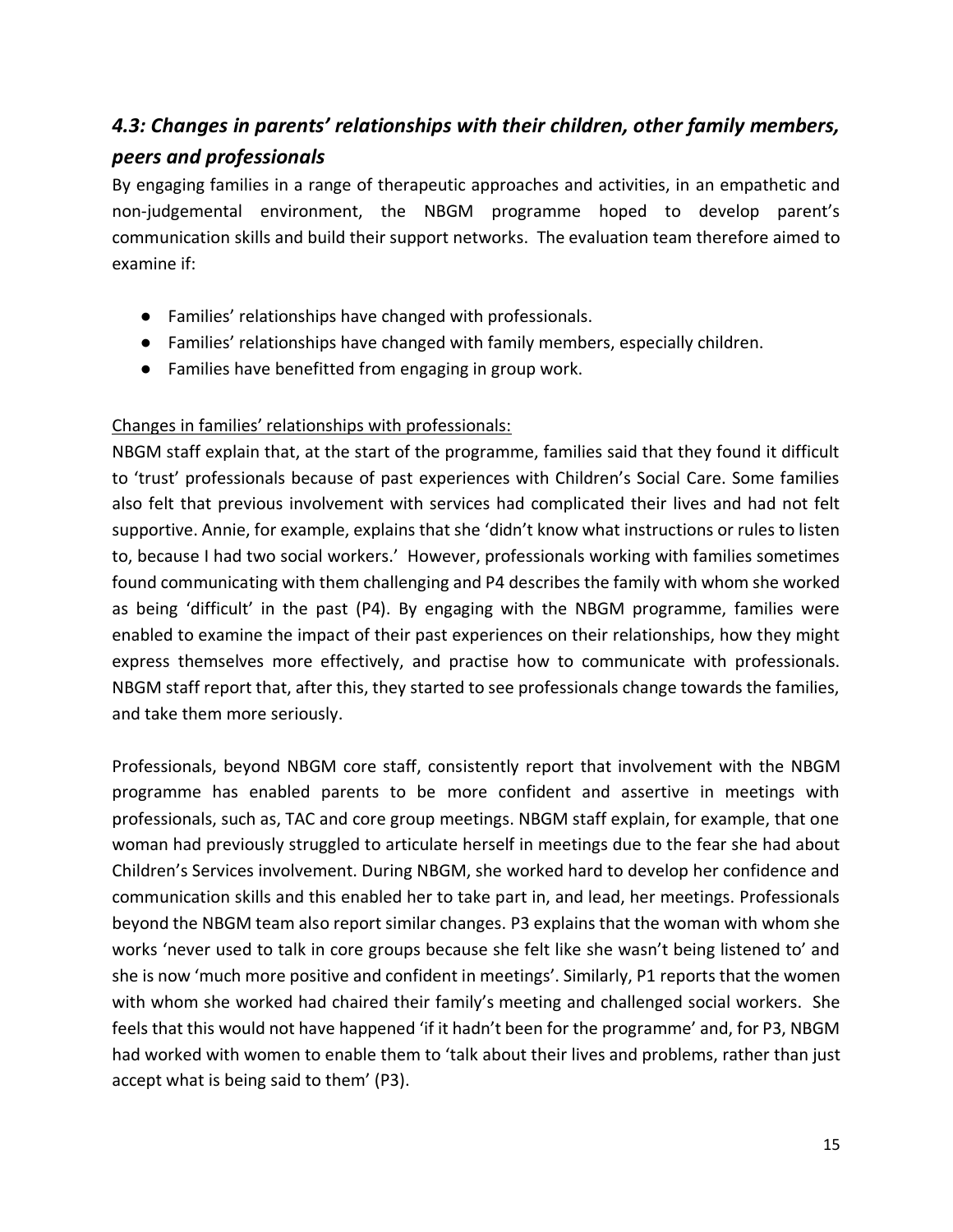Families describe the relationships they have made with NBGM core staff in very positive terms. They say this is because the relationships are 'different' to those they have experienced with other professionals and they describe them as non-judgmental and affirmative, but also challenging. Donna and Christian explain that, 'you can tell [NBGM staff] absolutely anything and they'll never judge you' and over time, they give you 'a pat on the back. Well done!'. Families express that working with NBGM core staff has provided them with the skills and confidence to improve their relationships with professionals, whilst feeling supported by one, trusted point of contact. Cookie explains this by describing a recent meeting: 'It's like a couple of weeks ago, we went for a meeting with school and all of the agencies and everything and [NBGM staff] had come [...] It all went really well. I presented myself in the manner that I would have always wanted to be' (Cookie). The impact of this 'trust' can be seen in the fact that one parent told a member of the NBGM core staff, that she 'encourages her child to be open and honest with me so that the right support can be put in place'. For P5 the changes in relationships with professionals has come about because progamme staff have 'obviously made them feel safe […] I think that's vital, to have that relationship building'.

Professionals beyond the NBGM team report that their involvement with NBGM has had a positive impact on their practice and their relationships with families. They go on to describe learning that has resulted in them having more understanding of the issues faced by, and empathy towards, the parents with whom they work. P3 explains, for example, that as a result of observing the NB approach, she now recognises how difficult it can be for women to leave abusive relationships. She also reflects on the fact that CSC involved with families can put 'blame onto women's shoulders, when they are in these relationships', rather than working 'with' them in a way that recognises the complexities of abusive relationships. Similarly, P3 explains that she has learnt from the programme that, although she has worked with a particular family for what might be seen as 'a long term in social care', she now feels that 'you can't rush, you can't place those expectations, expecting change and so on. It's not gonna happen overnight […] I think you've got to be realistic in your expectations of families'.

#### Changes in Relationships Between Parents and Children:

NBGM core staff explain that, at the start of the programme, all the parents described difficult experiences in their lives and how this had impacted on their ability to parent in the way they would have liked to. All initial assessments also describe concerns about the relationship between the parents and their children. During the programme, parents reflected on how their past lives affected these relationships, including the way they were with their children, and spent time with their children in group activities. NBGM staff describe, for example, how one parent was particularly worried about her parenting skills, and how she was able to identify that she was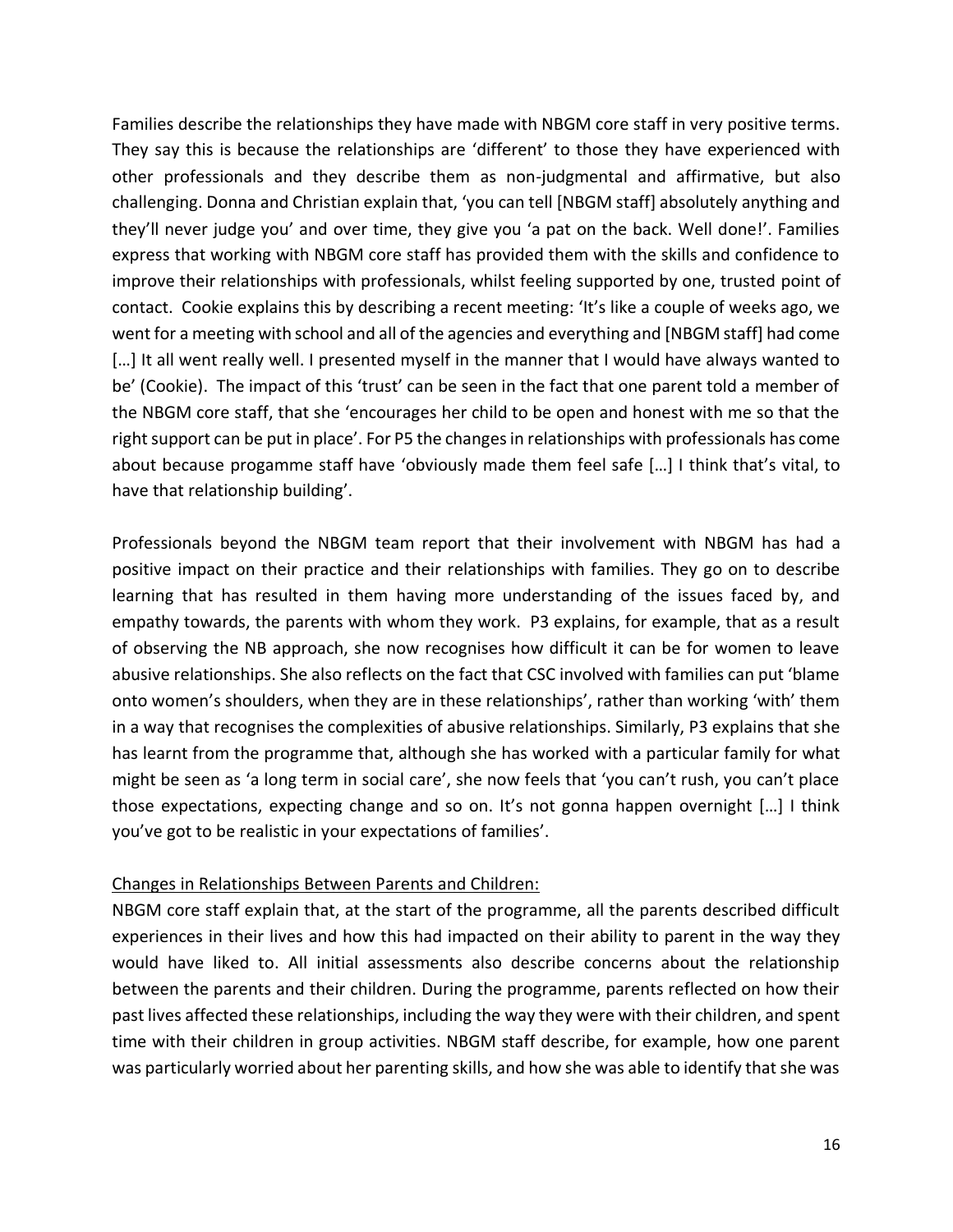experiencing intense grief as a result of events in her life. By revisiting her past she was able to bring about a level of acceptance and make changes to her relationship with her children.

Parents involved in NBGM describe a significant change in their relationships with their children and how they feel about being a parent since starting the programme. As noted by NBGM core staff, women were initially concerned about how their life situation impacted on their ability to parent and this compounded their stress and anxiety, with women explaining that this made them feel 'shit as a mum' and another saying 'I felt like I had failed, I felt like a massive failure. I felt like my kids resented me. I used to just put my head down with shame' (Donna). Since engaging with the content of the NBGM programme, all of the parents describe shifts in their confidence in their parenting and welcome the change in their relationships with their children. For one woman, understanding the impact of her abusive relationship and gaining confidence means that 'I can do what I want now' (Mila) and another describes her relationship with her children as 'totally different. We do more together and that, now. We have a laugh. It's great. From getting up, to going to sleep. It's just changed' (Cookie) and she goes on to say, 'my kids tell me more now that they love me […] the fact that my kids sit there and tell me they love me, and write me notes and that, yeah, it's good'. Most tangibly, Annie, prior to engaging with the programme was unable to have contact with her son. As a result of being on the programme, she was able to re-establish contact on the phone and in person and she says, 'I wouldn't have contact, I don't think, if it wasn't for New Beginnings'.

Professionals interviewed also describe significant improvements in the relationships between children and their parents. P2 explains how one woman is 'a lot more empathetic towards them (the children) and listens to them […] Not as snappy around the children, so she can see the impact' (P2). Another goes on to explain how she feels the attachment between one parent and her children is significantly improved and she is 'really interested in what the children have been doing. Asking lots more questions' (P5). Whilst one professional outside of the NBGM core team feels that the changes she has seen in the woman with whom she works are yet to 'filter' through to her relationship with her children (P4), she does say that she thinks this will happen in the future.

#### Changes in relationships with the broader family:

NBGM core staff explain that a common theme in group work was the relationship parents had with their own mothers and this was something that they chose to talk about in group. Using narrative theory and transactional analysis, parents were able to work though this aspect of their story. Women engaged in a range of activities, including writing letters to family members to express and reflect on how these relationships had affected them, and the way in which they parented their children. One woman was able to identify that her own mother's parenting was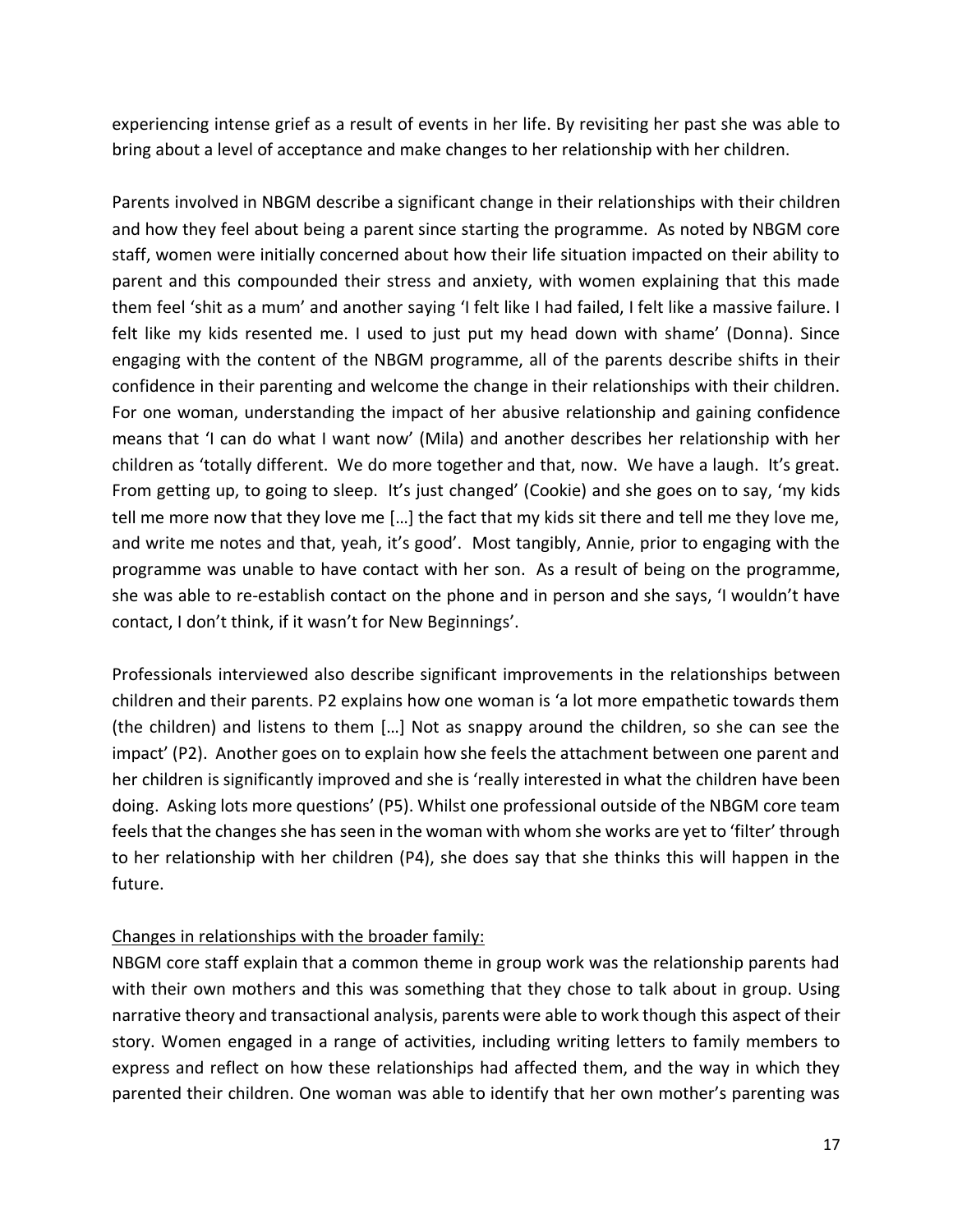affected by issues linked to her mental health, which meant 'she just weren't there as a mum'. For another, she now understands that the way she was with her children was influenced by the way in which she was parented, but as a result of the work she completed on the programme, she now knows that she can parent differently. For a third woman, these therapeutic activities, combined with improved self-confidence, and the practical support offered by NBGM, enabled her to make choices that are better for her family. At Christmas, for example, she would usually feel obliged to spend the day at her mother's home, although this was often difficult. With the help of NBGM accessing a dining table for Christmas dinner, she was able to choose to 'have Christmas, just as a family at home, not having to rely on my mum. Not having to get the horrible earful'.

Relationships with family members were also affected in other ways. Donna initially started the NBGM programme alone and, later, her ex-partner Christian joined the one-to-one sessions with NBGM core staff. Donna had previously decided to step out of group activities and focus on the one-to-one sessions. As a result of the work they completed in these sessions, Donna and Christian have been able to improve their communication and 'express emotions and feelings'. For both, this has changed their relationships with each other and their children and Christian says, 'It just shows whether you're with your ex-partner or you've got a partner, or whatever, the situation is, you can still co-parent your children, whether you're in a relationship or not. It works, don't it?'.

#### Changes in Relationships within Peer Group

Group work and developing supportive peer networks is a central element of the NBGM approach. NBGM core staff explain that developing good connections within the group is vital to its success because participants need to feel secure in order to share their experiences and build relationships with people that have been through similar experiences. Initially, all parents were dubious about being part of a group, particularly because they lived in the same area, but three of the four women engaged in and benefitted from the group dynamic. NBGM staff note that, by providing a safe space for women to 'connect and share their experiences', as the programme progressed, women began relating to one another differently and started to support and encourage one another. When, for example, NBGM staff posted work completed by the women to the New Beginnings webpage, the group complimented each other's work and celebrated the positive reaction they had from the public.

NBGM core staff and other professionals also describe ways in which group work benefitted women individually. For one practitioner , the realisation that others have 'been through similar experiences'(P3) had been a good learning experience for parents with whom she worked and, as a result, they have 'made really good friendships'. For another, the challenge of group work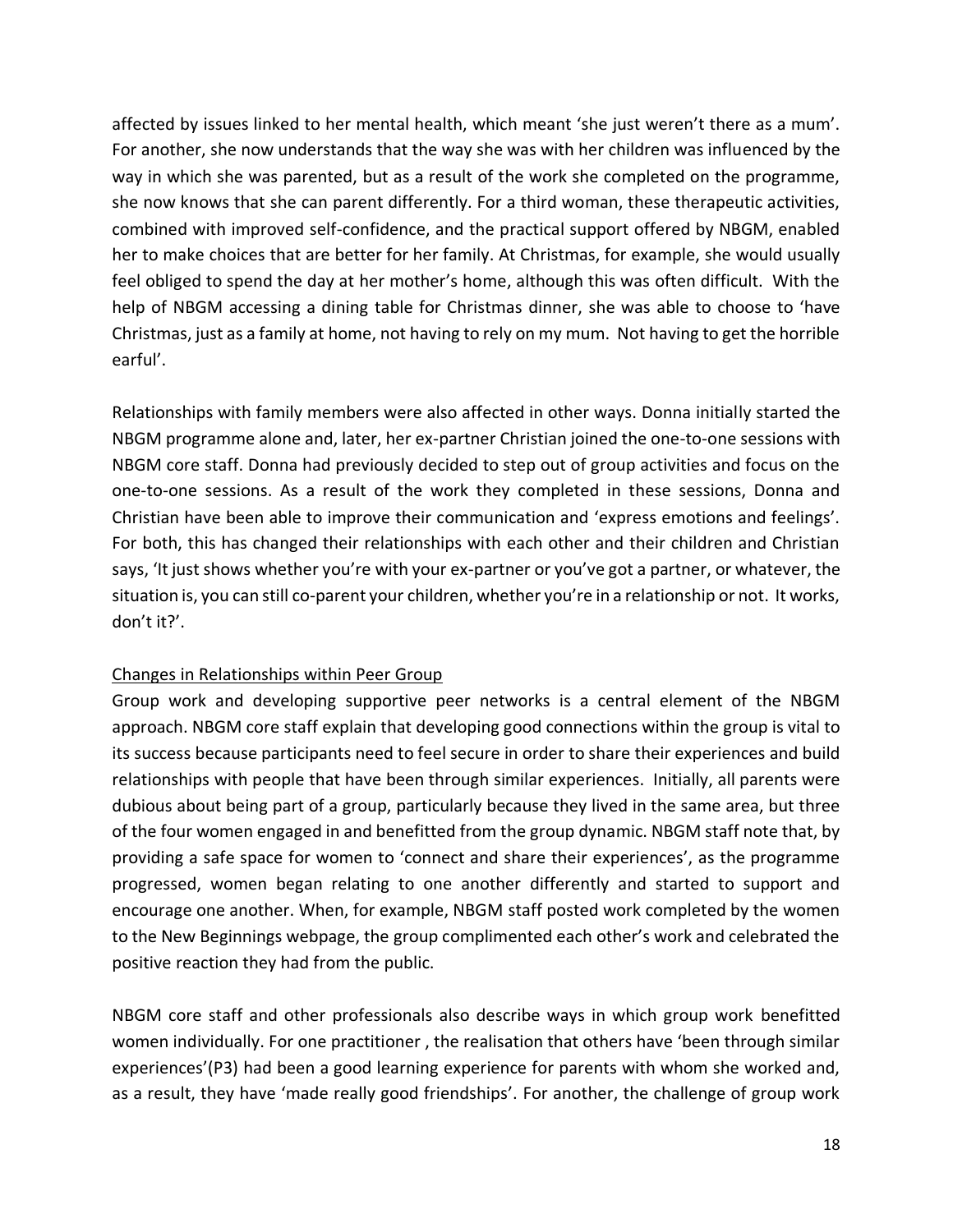also contributed to change; the woman with whom she worked had been challenged by other women in the group because of how she spoke to them. Although 'she didn't like it', on reflection, she realised how this had impacted on people around her and she had changed how she communicated with others (P2).

Although the three women that continued with the group work were initially dubious, they describe their experience in positive terms. For Cookie, she was 'dreading it' because she felt cautious of sharing her personal stories with people in her community. However, NBGM staff were able to reassure the women by establishing ground rules and explaining that their confidentiality would be protected. Mila says, this 'made us feel really safe after the first one'. Women go on to describe feeling empowered and supported by spending time with others that have had a similar experience and Annie says that 'it was good, because you listen. People's stories are different but everyone's got a story and that. Sometimes I've been sat there and that and I get upset or I've cried, it's for, like, their hurt'. For Cookie, this shared experience then contributed to the development of strong supportive relationships, that helped her with her parenting: 'We'd go bowling or something outside, and everybody would be helping everybody, like grabbing the babies, or going on toilet runs and stuff. It was good'. Overall, despite initial concerns the women are excited and about their future relationships.

## *4.4: Changes in how parents feel about themselves and their future*

The evaluation broadly aimed to understand whether and in what ways engaging with New Beginnings has led to changes in parents' self-perception and confidence. More specifically the evaluation aimed to consider:

- Changes in how parents felt about themselves and their ability to parent.
- How parents and practitioners felt about their family's future.

#### Improved confidence and self-worth:

As noted in previous sections, at the start of the programme one woman explained that she felt 'shit' as a parent, another felt that they had 'failed' and a third woman says, 'I didn't like myself, I didn't like myself at all'. All four women now report feeling more confident about their ability to parent, as well as in other realms of their lives. Annie, for example, says that she is able to make appropriate decisions for her family, and feels 'In control of my own life, where I'm not waiting for a social worker to tell me what to do, or what I need to do next. At one point I woke up in the morning and thought, 'what would a social worker do?' [..] I'm a strong and independent thinker for myself now'. As a result of engaging in the programme, women have learnt self-care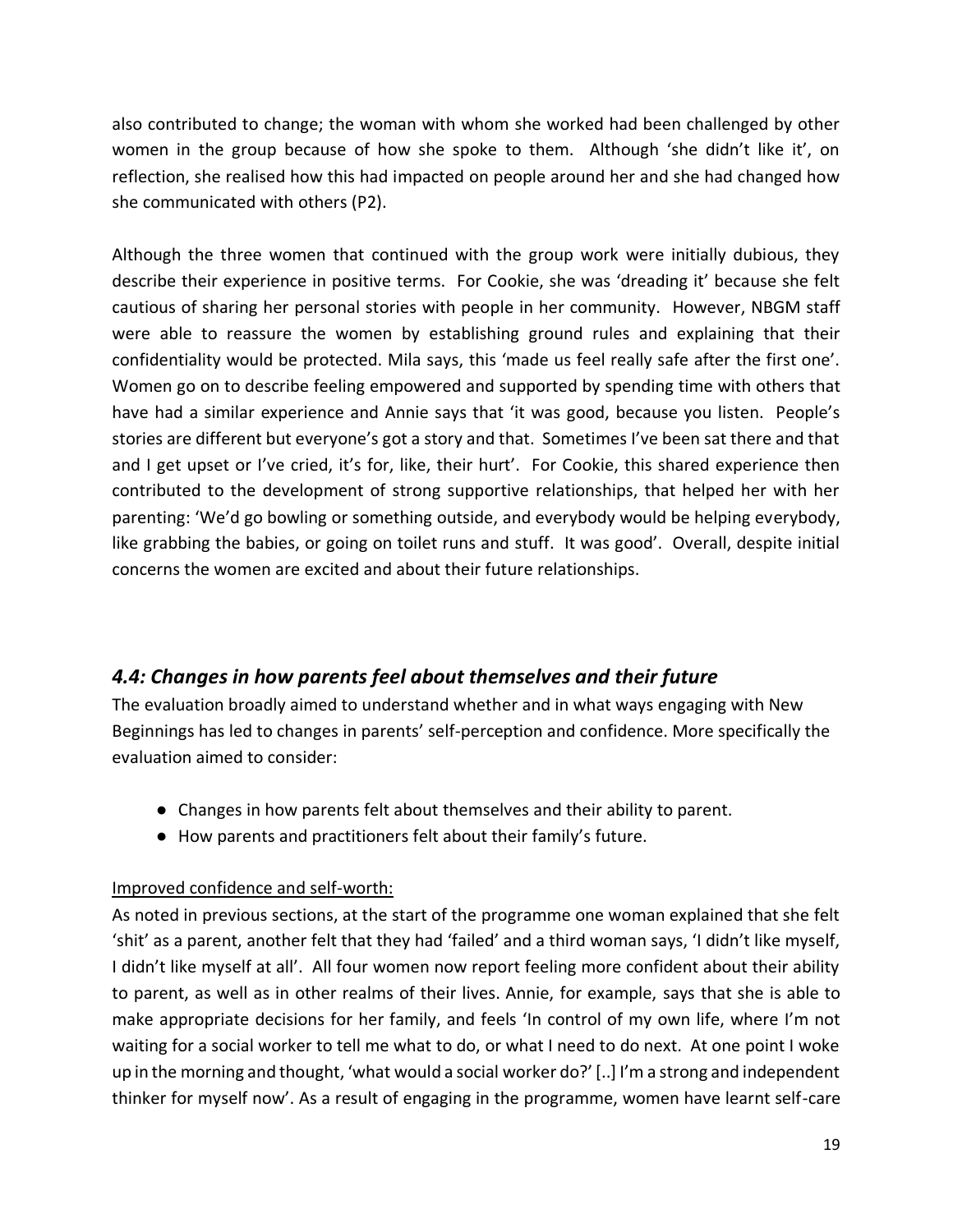strategies to support the development of good self-esteem. For one woman, the programme has supported her to recall 'my qualities in me and stuff, that, that are in me, for me, that I've missed' (Annie). For another, engaging with the NBGM programme has helped one woman 'make eye contact for longer now, speak to people' (Mila) and for Cookie, she feels positive about the fact that, in meetings, she is able to act 'in the manner that I would have always wanted to'.

Professionals involved with the families universally report an improvement in parent's confidence. They report that for three women, this has also led to increased confidence in parenting and, whilst P4 feels that this has not yet 'filtered' through to the parenting practices of the woman with whom she works, she feels that this will happen with time. However, P2 explains that the woman she referred to NBGM is 'a lot more confident, calmer, and more able to cope with difficulties effectively than she was a year ago'. Other practitioners make direct links between parents' improved self-esteem levels, better relationships with professionals and, in turn, the women's confidence in parenting. P1, for example, explains that one woman, 'I think her confidence as a person in herself, talking to us and her relationships with us, has really grown which has helped her with her relationship with her child. The change seen in the women's confidence in their parenting is summarised well in P3's observation of the woman with whom she works; after having CSC involved in her life for many years, the parent has learnt to trust her own parenting skills, and P3 explains, 'she's realised that she's getting her confidence levels up really. That she can do it and she doesn't need a social worker. She doesn't need to go back and always check things out with them. She can make good decisions, erm, so in terms of her parenting […] her day-to-day parenting of the children. She can do it'.

#### Changes in outlook for the future:

The changes in confidence noted above have also impacted on, and are reflected in, the women's outlook for their families' futures. Two parents specify new aspirations that link with changes they have achieved in terms of their children's development and safety. One woman, for example, states that, 'I want them [children] to do well in school. To get good jobs, because they're all very brainy' (Mila) and another explains that 'I don't want to be another family there, living a basic life and that. I want more for my kids and I want them […] to have a fulfilled life, like normal, - I don't like normal – safeness' (Annie). Parents also identify what they would like their own futures to look like. Mila reflects on her learning from the programme and says that it has made her confident enough to want 'to do a Health & Social Care course […] I'm not going to just sit at home now I have got used to going out so much'. Similarly, Cookie has also grown in self-confidence and enjoyed the routine and structure that NBGM provided. This has helped her think about what she wants for the future and she says, 'I am thinking of other things to get involved with, even just doing some voluntary work […] I am just going to go with it. If it works, it works and if it doesn't, it's doesn't. But it's worth giving it a go'. For Donna, the focus of her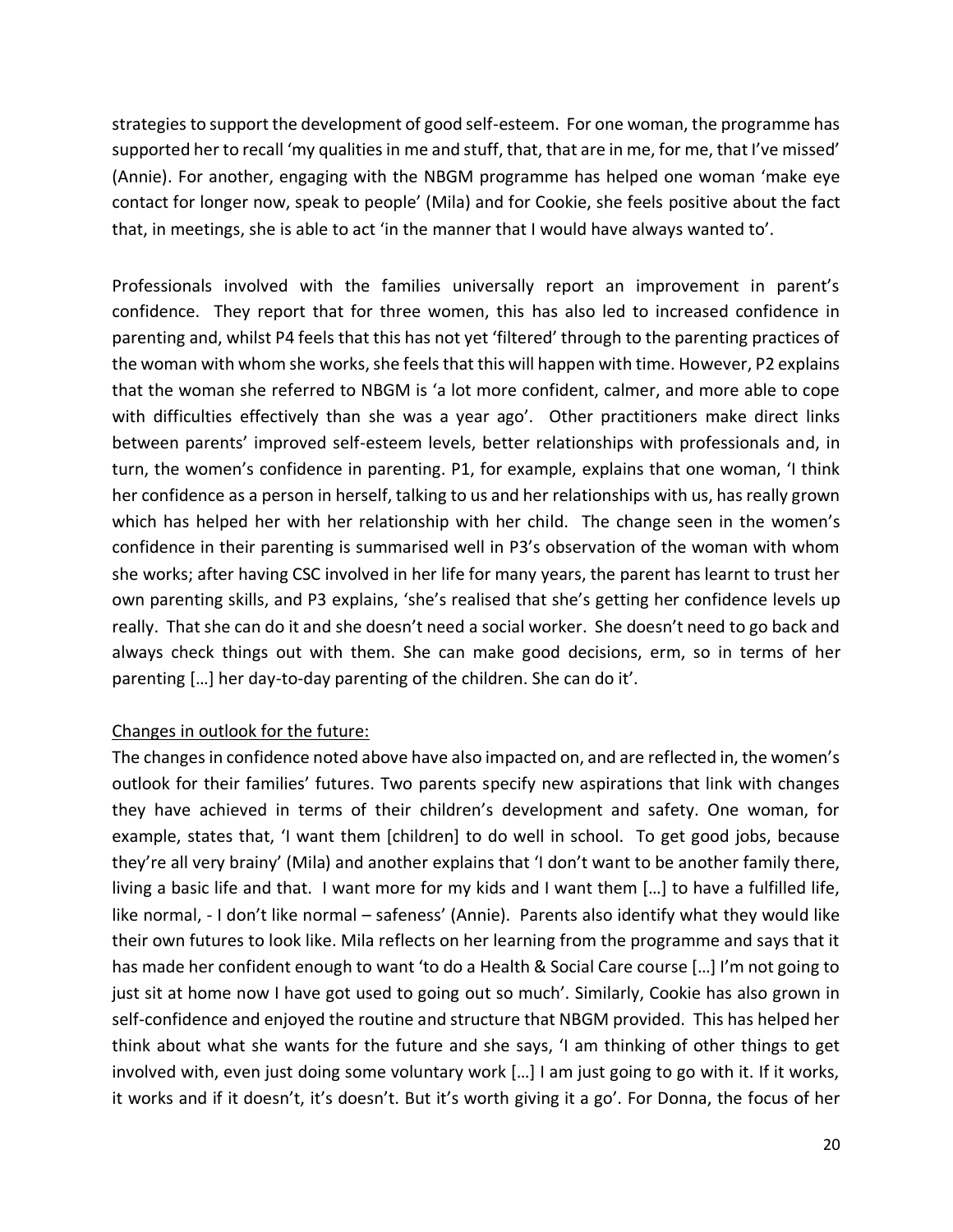new found aspirations is grounded in her self-awareness and the desire to use what she has learnt to maintain her improved mental health, 'I want to put all of my experiences throughout the whole of my life, from being a baby to now - I don't want them to get me down any more - I want to be a survivor of all that'. As a result of making meaningful change, in a structured, nurturing environment, parents have gained self-belief and are driven to continue and maintain the changes they have initiated.

Both professionals and parents identify that the peer mentoring aspect of New Beginnings is an important aspect of the immediate future for the two women that have decided to complete the related training. This is discussed in the following section.

## *4.5: Overall view of, and learning from, the programme.*

The evaluation also aimed to review the ways in which the programme was delivered and identify lessons learnt for future delivery. Within this, the evaluation team aimed to:

- Understand what went well and not so well from the perspective of professionals and families.
- What needs to be in place for the programme to run effectively.

### The relationships between New Beginnings staff and families:

Working *with* families is key to the NBGM approach. Previous sections show that parents accessing the programme feel that the 'different' relationship they describe with NBGM staff has enabled them to explore difficult and sensitive aspects of their lives. In interviews all professionals working with families agree that the changes women have achieved have been enabled by this 'close support' (P1). They feel that, because NBGM staff have been able to 'hold' families and have 'given them that safe environment' (P2) to explore their past, in a range of oneto-one and group activities, they have had support they 'don't get from me as a social worker' (P3). Professionals are, on the whole, supportive of this approach and feel that this has led to NBGM being 'quite transformative for my parents' (P3) and P2 states that the diversity and supportive nature of the programme has 'been really beneficial for [woman's name] because there was nowhere for her to go […] They allowed her to understand and look at that [her trauma] and make changes in her life'.

The development of trusting, affirmative and challenging relationships between NBGM staff is therefore intended to help families to build similar relationships with others in the future. Professionals do, however, raise some concerns about this relational aspect of the programme, and the intense nature of the relationship between NBGM staff and families: P4 states twice, for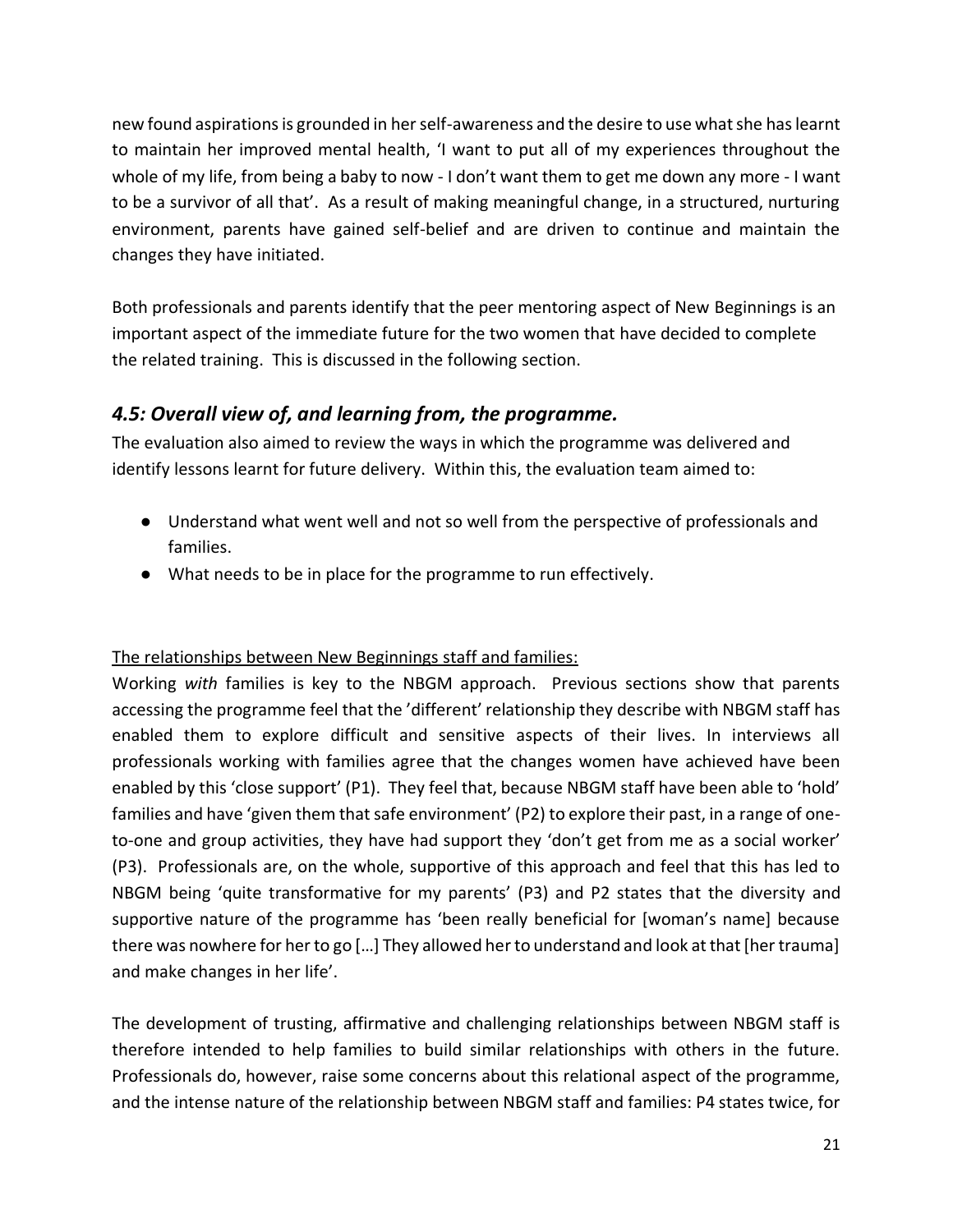example, that she feels a balance needs to be found between this approach and 'saving' and 'rescuing' people. Similarly, P3 expresses concern that the NBGM approach can clash with the approach of other professionals, including herself, and that she would like to see the programme promoting more independence in families so that they can 'try and move them on'.

#### After the programme:

At the time of the interviews, professionals that were not part of the NBGM team all highlight the end of the programme as being a vulnerable time for families, and families do express some concern that they are moving into a period when they will not have the same level of support and therapeutic activities as they have had whilst attending the programme. Professionals, therefore, make suggestions that are helpful for future delivery. P4, for example, says that 'I hope that there will be some support put in place for them so, if maybe three months down the line they are lapsing back to bad practices and they're not using what they've learnt on NBGM, that somebody from NB will be able to keep in touch with them and say, actually, remember what you have learned'. New Beginnings aims to enable families to develop a close peer support network within their community and, for those that want to, they can go on and train to be peer mentors for future cohorts of NBGM parents. Whilst women do indicate that they will continue to 'see them again' and 'probably stay in touch' – with the other women from the programme only two of the women that completed phase one of the programme were going on to complete the peer mentor training. The ending of the programme is therefore raised as a particular concern for families that do not go on to be peer mentors, and professionals suggest that there could perhaps be a more gradual end to the programme or 'a buddying system'.

The peer mentorship programme following stage 1 does, however, allow parents to contribute to supporting future cohorts, which also adds to their own support network. Professionals working with the two women that are going on to be peer mentors feel that this element of the programme will be effective in and hopefully 'keep them safe' (P1). P3 also feels that this will offer women the structure and confidence to maintain what they have learnt, whilst helping them to look to the future: 'actually it's making her feel so worthy. At the end of it, that you know she's grown from it to such an extent, and then she's able to take a leading role in it' (P3). Families are also positive about the future at the end of the programme and, although Annie and Cookie both feel upset that the programme has come to an end, they are excited to be starting 'peer mentoring tomorrow'. Donna, in particular is pleased that she will be able to take a role in the programme that will help towards her future career plans: 'It's something I want to do. I've got a level 1 in H&SC [..] I want to be a domestic violence support worker when Little Man's a bit older'.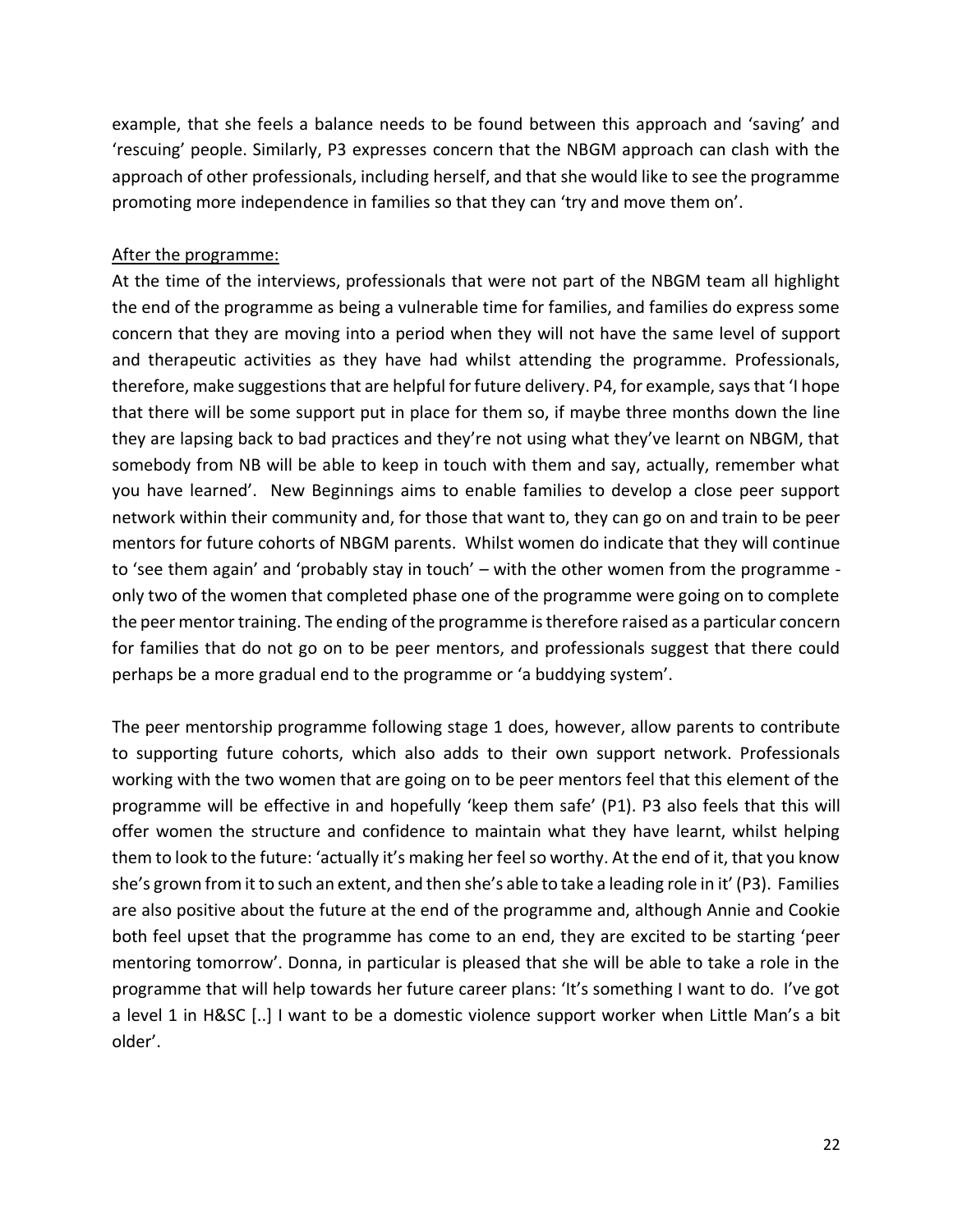One of the NBGM staff explains, however, that the 'ending' of stage 1 of the programme has been a learning experience for her. She explains that NBGM did not anticipate that anyone would complete the programme, not want to become a peer mentor, but still want to remain in contact with the team and this is the case for two of the women that completed the course. The NBGM team, therefore, recognise that core staff and parents attending the programme 'should grow together in a way that meets the needs of the families. This will evolve over time'. Consequently, since the interviews were completed, NBGM staff have continued to work with both families that did not become peer mentors and have moved into 'befriender' roles. Staff meet with the families once a month, attend meetings when families feel that they want this support, and help families access any specialist support, such as legal advice. All the professionals that raised the 'ending' of the project as a concern have been made aware of this continued support.

#### Families that should be able to access the programme

The cohort of families involved in the NBGM pilot project were referred because they were identified as having children on a CPP. A further family was referred because they had a TAC level 3, although this did not initially meet the referral threshold. While families did not discuss which families would benefit from NBGM in the future, all professionals interviewed, including New Beginnings core staff, felt that the programme should be available to a broader range of families; it should be offered as part of an early intervention programme, before people 'hit real crises points' (P5), rather than just to those 'on the higher end of CP side'. One NBGM core worker also felt that a 'self-referral' pathway could be developed for families.

More generally, one professional felt that the programme should not focus on families from one area because they felt that families might know each other, 'not for good reasons' (P1), and this could affect the outcomes of the programme. P4 also felt that it would be beneficial for members of families, such as grandparents, aunts etc., to engage with aspects of the programme so that they could understand their impact on the family and/or the ways in which they might support changes.

NBGM core staff also continued to work with one parent that had requested to stay in touch, although she had 'stepped off' the NBGM pilot. She had stepped off because of several factors in her life that meant it was not the right time for her to commit to the NBGM programme. By seeing her informally, NBGM staff were able to talk with her about aspects of her life that she was struggling with, and support her to prepare to join the next cohort of families engaging with the programme. As a result, NBGM staff feel that work with families that are preparing to join NBGM should be built into the programme.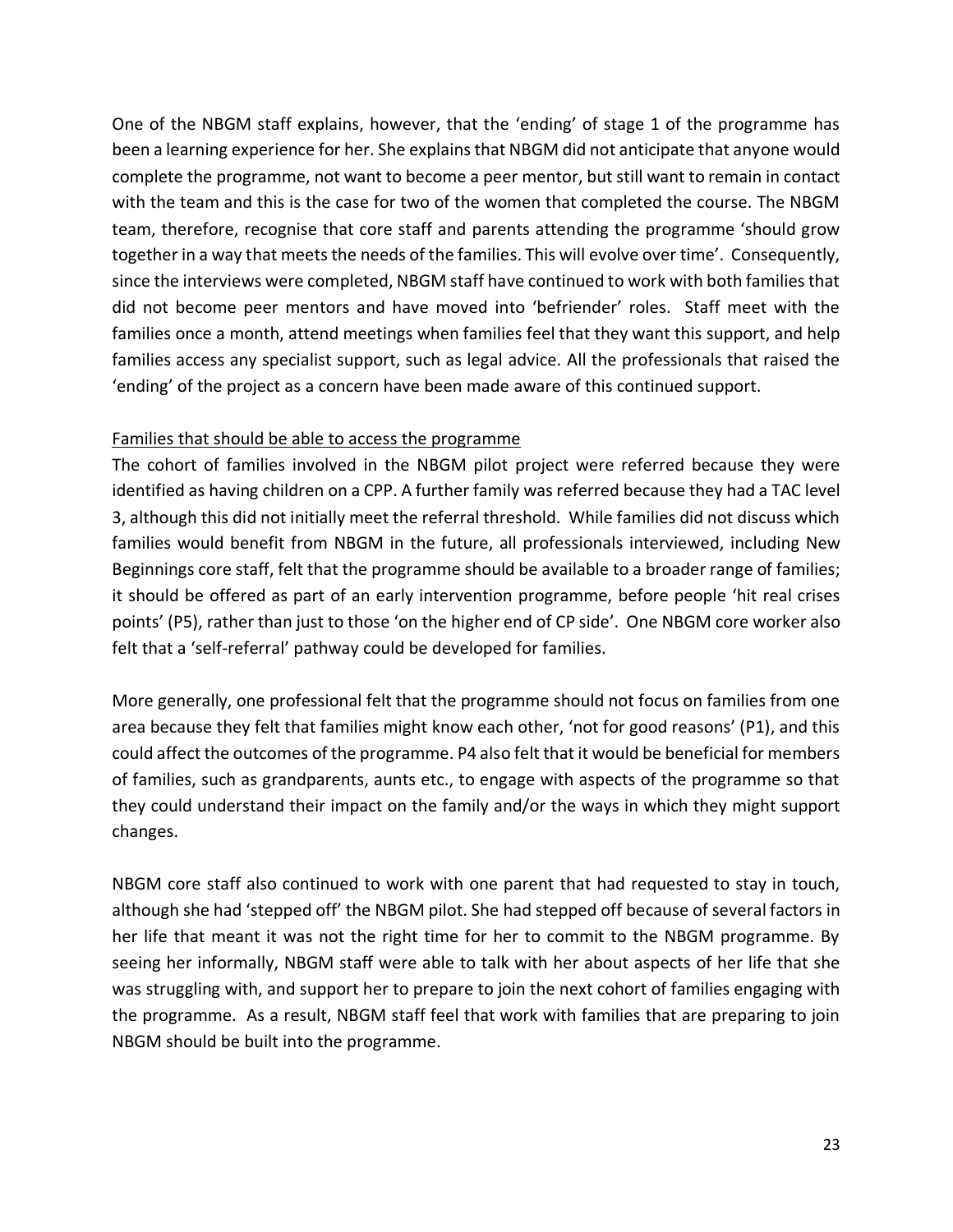#### Programme structure and resource:

As noted, professionals involved with families accessing the programme are supportive of the intensity of the programme and the range of activities available to families in order to provide holistic support. Three parents express preferences for specific activities, but enjoyed them all, whilst Donna did not enjoy the group sessions and chose to 'opt out'. NBGM staff were able to adapt their approach and worked with Donna and Christian on a one-to-one basis.

All professionals, including NBGM staff, felt that the programme had been a success and should continue and grow in the future. They also, universally, felt that the programme should expand, but in order to meet the demand they anticipate, the programme would need adequate funding. P1 says, for example, that the programme needs a 'proper team' and whilst P3 feels that NBGM should expand, they note that the project must have 'the staff and facilities to cope with this, you know, those levels of - however many there are - delivering that real close support that the woman have benefitted from, in the future' (P3). This is reinforced by one member of the NBGM core team who explains that the pilot project was delivered using limited staffing and resource and 'further funding would enable us to work more flexibly with families when we see a need'.

In terms of resources required beyond the immediate budgetary requirements of the NBGM programme, two professionals noted that, although they supported NBGM, being involved with the programme had increased their workload. This was because they had to attend NBGM review meetings and complete related paperwork, in addition to Child Protection meetings. P2 says, for example, 'They have the TAC meeting, and then they had to attend another review with [NBGM staff member] and the related paperwork 'It took up a lot of time what I've got limited time […]'. This again involves resource allocation and workload management.

NBGM staff also suggest changes in the programme, which have resourcing implications. Core staff explain that at the start of the programme, parents were asked to not take drugs or drink alcohol during the group sessions. They all respected this and those who were 'occasional' users came to realise they were seeking support from these substances to ease the pain they were avoiding healing. The parent that stepped off the programme, but received informal support from NBGM staff, was a regular cannabis user, and staff came to realise that this was affecting her life and her children. As such, the NBGM team feel that the programme would benefit from having a specialist drugs/ alcohol worker to support parents with addictions and to help the team navigate related issue sensitively and appropriately.

In addition to this, families also make some suggestions for minor changes to the programme. Annie, for example, felt that the counselling was positive, but she would have liked to have time afterwards to 'just go and have a coffee for half an hour and reflect on what you've been speaking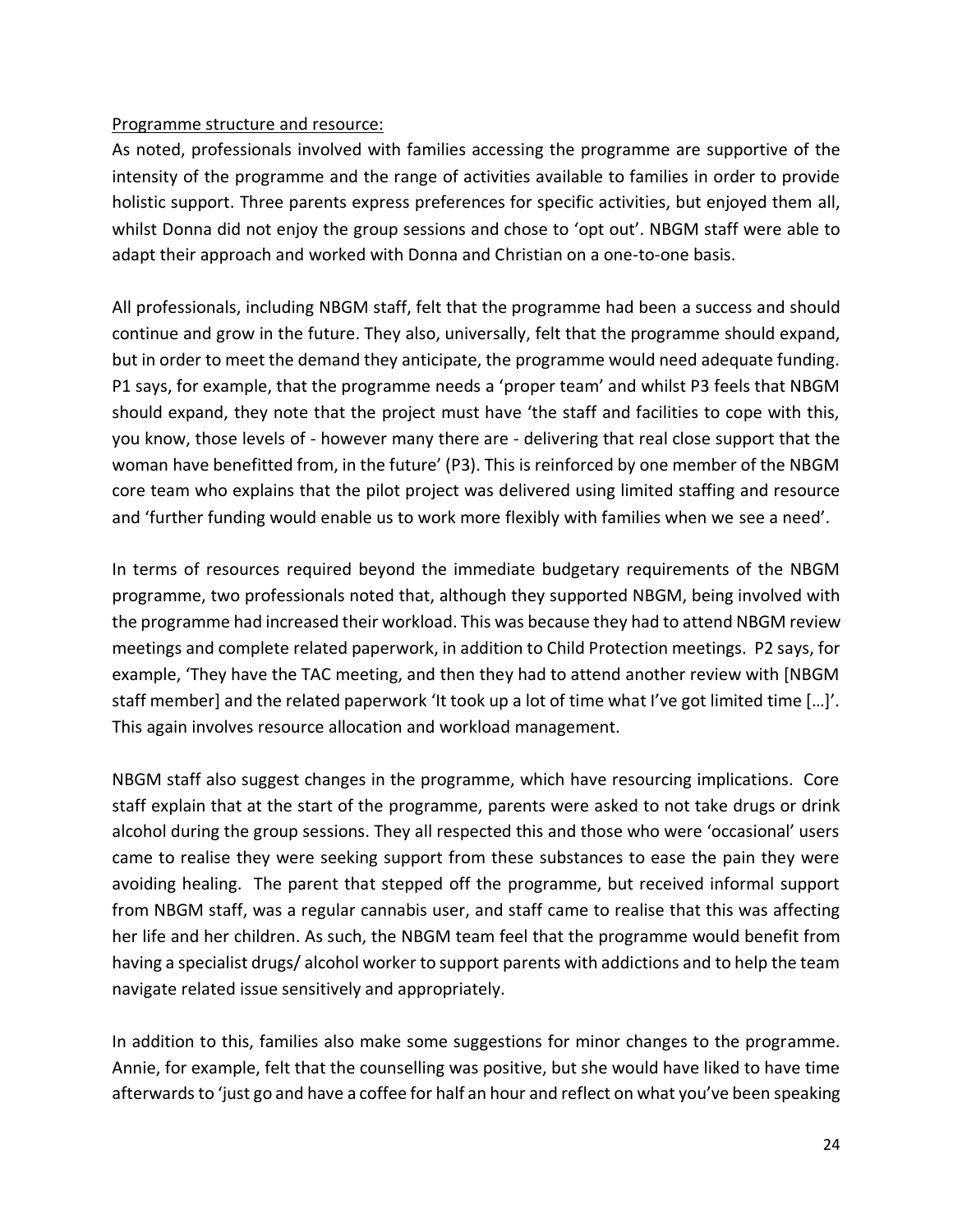about', before collecting the children from the creche provided. All parents also say that the summer break, when NBGM paused, was challenging. Mila, for example, says that she 'didn't like the break' and Cookie says the holidays, 'could've been a bit better by putting a couple more things in'. Linked to this, NBGM core staff feel that of all the group activities, the women enjoyed doing art therapy the most, but that the children did not experience this as they were at school. The team therefore feel that the programme should incorporate group art sessions with the children of New Beginnings families.

# **5. Cost/Benefit Analysis:**

Accountants at Stockport Council have taken responsibility for the Cost Benefit Analysis (CBA) of the NBGM pilot project. At the time of writing this report they felt that to understand the longerterm cost/benefit outcomes of NBGM, they should conduct their full analysis at a point when changes within families from the first cohort have been sustained in the longer term.

Accountants at Stockport Council are, however, clear that the NBGM programme makes financial savings for the local authority. Taking the first cohort of the NBGM pilot project as an example, five children who were deemed at significant risk of harm were prevented from entering the care system. At the end of the first cohort's engagement with the programme the related families have been taken off child protection plans, two supervision orders that were in place have lapsed and children's social care have also ended involvement with all the families in the cohort. Subsequently, using Manchester Combined Authority's CBA analysis spreadsheet, the saving made to Stockport Council, if they had funded this phase of NBGM pilot, would be approximately £219,000 (see table below).

| Cost of the 24 week programme             |                            |  |  |
|-------------------------------------------|----------------------------|--|--|
| Counselling and therapies                 | £4000                      |  |  |
| NBGM Programme staff                      | £28,000                    |  |  |
| Creche costs                              | £3,500                     |  |  |
|                                           | <b>TOTAL Cost: £35,500</b> |  |  |
| Cost of Child Being placed in foster care |                            |  |  |
|                                           |                            |  |  |
| £51,000 pa x 5 children                   | £255,000                   |  |  |
|                                           |                            |  |  |
|                                           | Saving to the LA: £219,500 |  |  |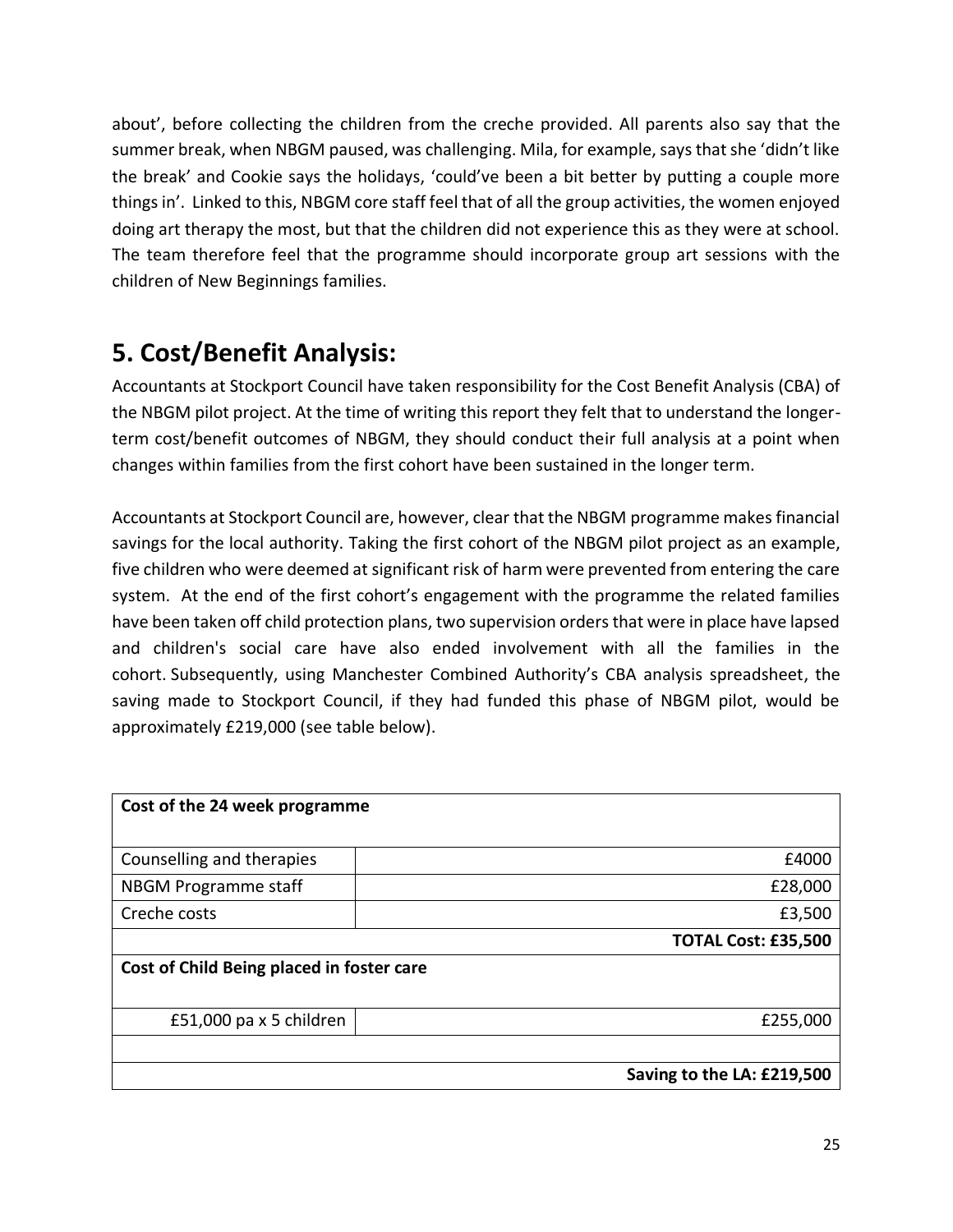As noted by the accountants at Stockport Council, this analysis does not take into account a number of additional factors. These figures are, for example, based on a child being in foster care for just 12 months when, in reality, children are likely to stay in foster care for longer. The accountants also note that, to calculate a more accurate figure, they need to consider costs saved elsewhere; two of the women from cohort one, for example, are now peer mentors and it should be considered how this impacts on cohort two, and two women have also progressed to vocational and HE education opportunities, one of whom has now gained employment. Such factors are important when considering how NBGM has saved the local authority.

The second cohort of parents - 12 women - have now started the NBGM pilot project. All of these families have children that are in the child protection process and/ or have care orders at home. Accountants therefore feel that it would be more beneficial to collate the findings from the first and second cohort and conduct a combined CBA, taking into account the impact that the peer mentors from cohort one have on the new cohort's learning.

For the reasons noted here, it has been agreed by the evaluation team that, rather than complete the CBA at this point, the figure is collated at the end of cohort two.

# **6. Conclusion**

NBGM worked with 4 families to address the needs of the parents first so that they could then meet the needs of their children. By working collaboratively and holistically with families, this exploratory programme aimed to help them to keep their families together by addressing their needs and developing the skills required to:

- become better parents;
- turn their lives around;
- to reach their goals and fulfill their potential;

This evaluation broadly also aimed to:

- Understand if the approach used in the pilot project led to more productive professional responses to complex families and if, in turn, this resulted in better outcomes for families.
- Draw on organisational data and family, and professional experiences, to evaluate the impact of the project on families and professionals; to assess lessons learnt, and to examine the cost efficiency of the project.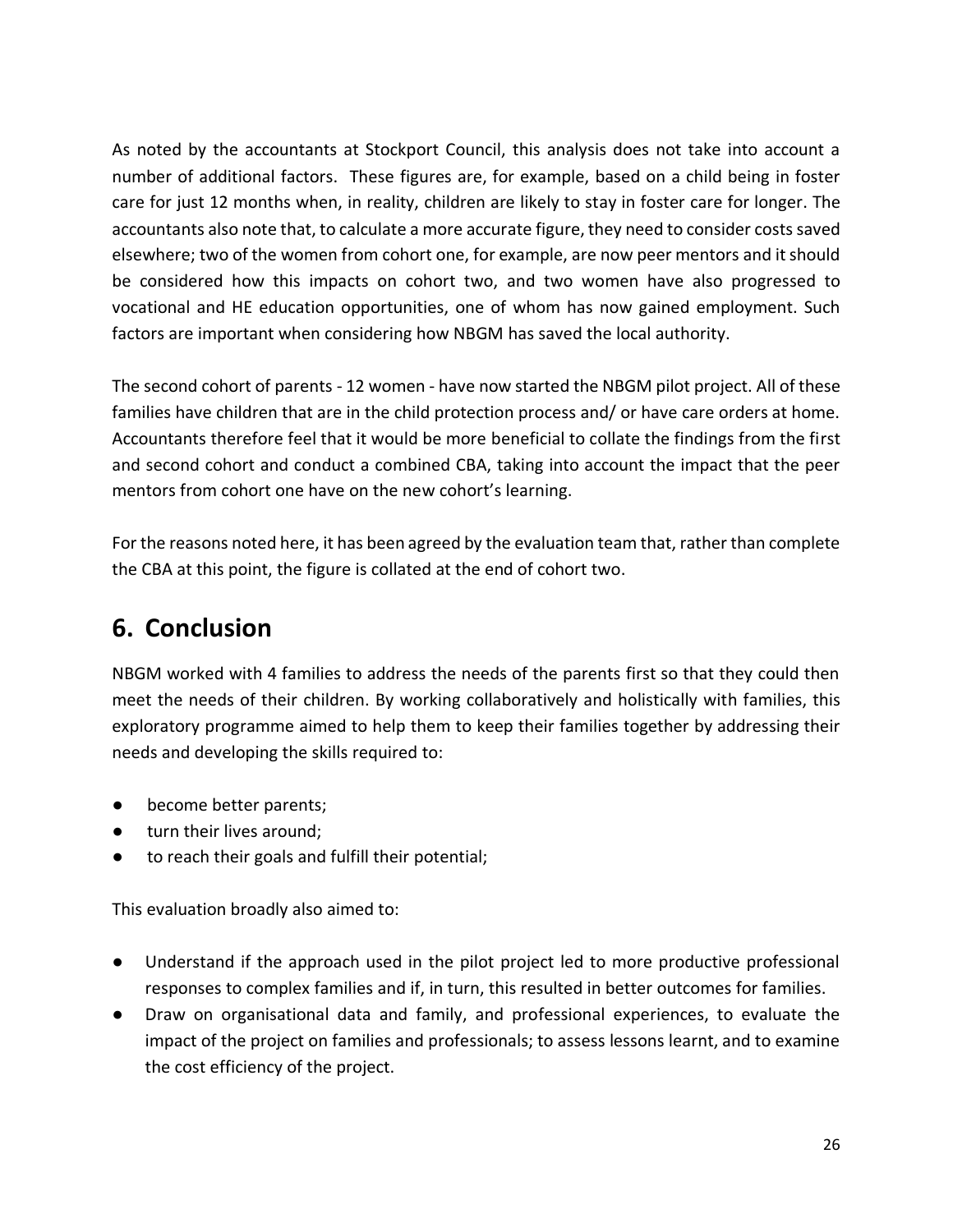Although it should be recognised that the pilot project was small in scale, working with just four families for the full 20 weeks of the first stage of the programme, the evaluation found that at this 20 week point, NBGM had supported families to take significant steps towards achieving the programme aims. The following section provides a summary of outcomes that indicate this, as well as lessons learnt and/or considerations for future programme delivery:

- As a result of completing the programme, parents were able to process past experiences, and reflect on how this impacted on their lives and parenting, and make significant changes to their relationships, including with their children.
- As a result, CSC involvement with all of the families that completed the pilot had been stepped down; CSC involvement and concerns were reduced, and families have been able to stay together and, in some cases, they have been reunified.
- Preliminary cost/benefit analysis also indicates that the NBGM has the potential to make significant savings for the local authority.
- Professionals and families report that families have a better understanding of safety and risk, including an improved awareness of the impact of their past abusive relationships on their children, and why they were referred to the programme. They have made significant changes to the way in which they parent and recognise that previous approaches impacted on their children's well-being. This, in turn, has resulted in the home being a safer environment.
- Relationships between parents, their children, professionals, their wider families and their peers have also changed. Parents and professionals report that parents are more present and better able to communicate with their children, and the quality of relationships between parents and children is much improved. The relationships between NBGM staff and parents is significantly better than those previously described with other professionals and understood to be central to the therapeutic process. Although there is little discussion of change in one-to-one relationships with social workers etc., and professionals, families universally report that parents are more assertive and engaged in discussions in meetings that affect them and their children. By working in group settings, parents have also gained immediate peer support and it is hoped that these relationships will continue into the future.
- Professionals and parents report changes in confidence in parenting and, more broadly, women describe improved self-worth and articulate positive ambitions for their families in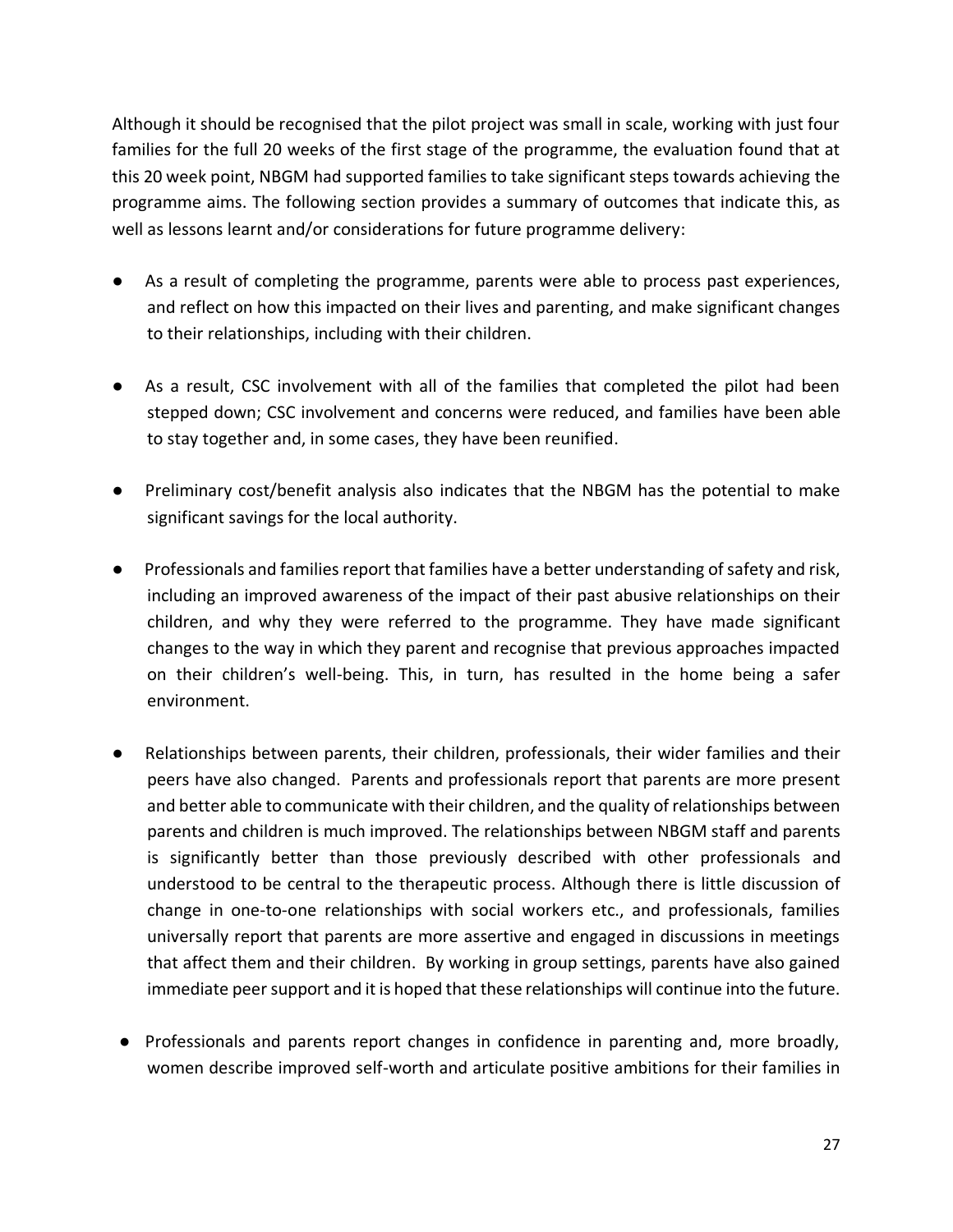the future. This is so much so, that two are looking to complete a HE course leading to a vocational qualification and another is seeking employment.

- Professionals, including NBGM core staff, feel that peer mentor training is an important aspect of ensuring that families are supported to maintain change after the end of the first stage of the programme. Professionals beyond the core team do, however, note that a robust process should be established to ensure that all parents, including those that do not move on to the peer mentoring scheme, are supported appropriately. As noted previously, since the time of the interview, NBGM staff have moved into the role of 'befriender' and have continued to support the families from cohort one that did not become peer mentors. In addition to this, the NBGM team plan to hold regular celebratory and reunion events for families that have graduated from the programme. Between April and July, for example, families' work will be exhibited at the 'Face the Feeling Exhibition' at People's History Museum, Manchester. As part of this, there will be a launch event and a celebration party for families from cohorts one and two, and all professionals and stakeholders involved. For more information, see<https://www.newbeginningsgm.com/face-the-feeling-exhibition>
- Professionals that are not NBGM core staff raise some questions about the ways in which NBGM and CSC work together. The experience is reported to be mostly positive, and some suggestions are made about streamlining some processes, for example, combining meetings. There were also some questions relating to the fact that NBGM worked differently to professionals within broader CSC and that these approaches could be more integrated.
- All professionals and families felt that NBGM should continue into the future and should also be 'opened-up' to a broader range of families, and should be introduced as part of early intervention services. It is worth noting here that the intensity and content of the programme may need to be adjusted according to the needs of families in each group.
- A number of issues were highlighted relating to resourcing and staffing of the programme. All professionals felt that the programme required sufficient resources to support a team big enough to meet the anticipated demand for the programme. More specifically, NBGM staff felt that the programme should provide services to those families that were *preparing* to engage with the programme and that families would also benefit from NBGM having a dedicated drug and alcohol worker. Families also said that the programme could offer more activities during school holiday periods, and, linked to this, NBGM staff felt that the programme should access additional funding to support art therapy sessions with children in families.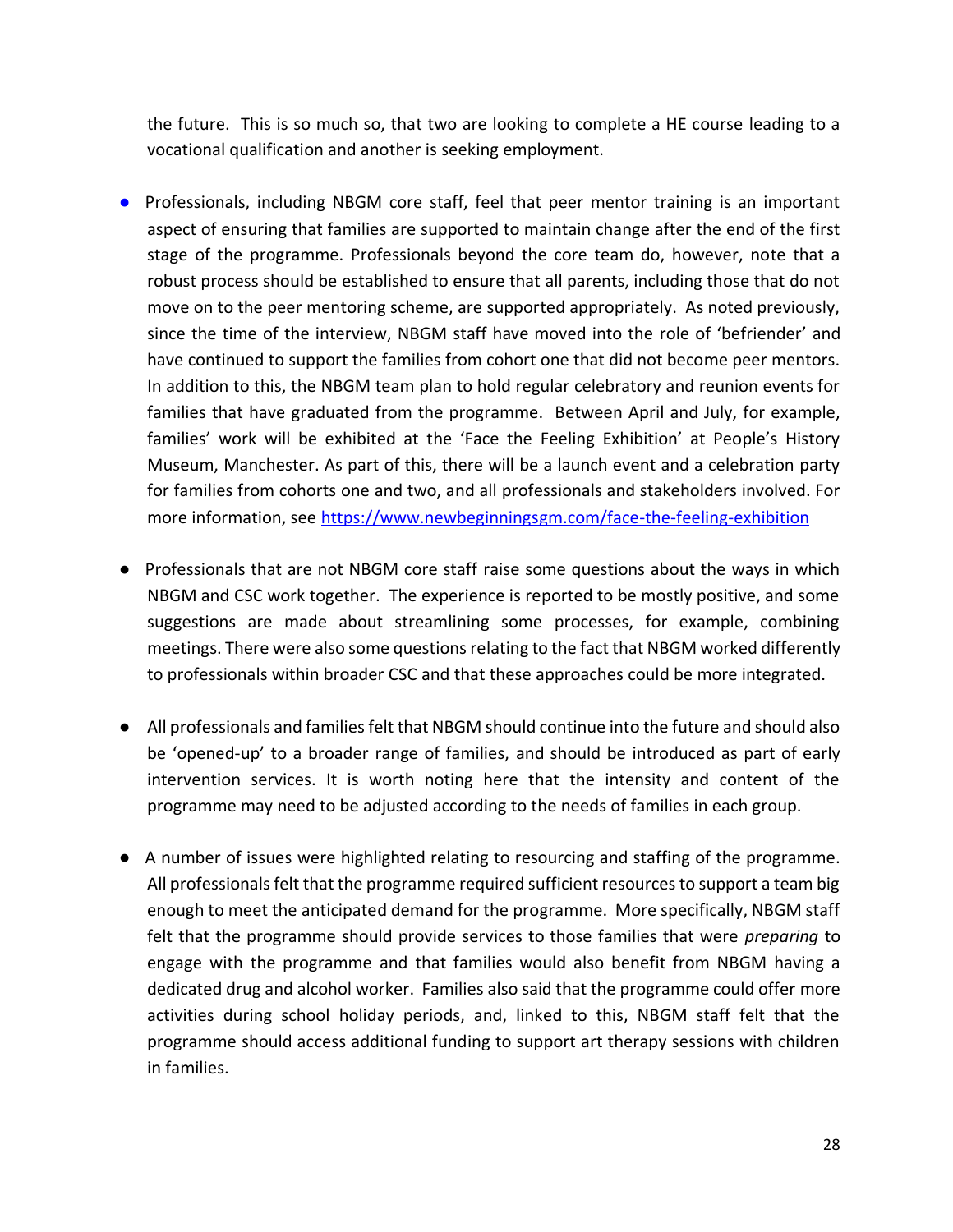#### **Addendum May 2019 by Jadwiga Leigh**

The evaluation reports on the findings of interviews conducted with parents and professionals from Cohort 1 which ended in December 2018. At that time, we did not know what the future would look like for those parents who became peer mentors and those who decided they did not want to do the peer mentoring training. In addition, in February 2019, Cohort 2 began. This time 22 referrals were received and 14 women were accepted onto the programme. All had children either on child protection plans or were in public law outline (PLO) or had children on either supervision orders or a full care order at home. This addendum has been added to the evaluation to update the report in terms of what happened to the parents from Cohort 1 and at week 13, what has happened (so far) with the women on Cohort 2.

#### **Cohort 1**

Of the four women who completed New Beginnings, two (Cookie and Mila) completed the peer mentoring training. Their role as peer mentors has been threefold. They attend group sessions with Cohort 2; they lead family day activities and they informally support and monitor the Facebook group. They are also due to become parent advisors for the New Beginnings advisory board that takes place every 6 weeks. They are currently be trained for this role by Surviving Safeguarding Annie.

During group session with the Cohort 2 parents, the peer mentors' contributions have been important as they have provided parents who are struggling with insight and support. For example, in a recent group session when discussing the impact of anger on children, both Cookie and Mila empathised with a parent who had difficulty seeing how her anger was affecting her son. Using their own experiences, they were able to provide examples of what they had felt in similar situations and how they had learnt to rethink their parenting methods by visualising their child whenever they were angry and, in turn, reconnecting with their children's needs rather than their own.

Similarly, on a family day activity, Cookie was able to show the other parents how to stay calm with their children; how to have fun and play with them whilst still making sure they were safe. Cookie did not say to the Cohort 2 parents, "this is what you need to do"; she showed how to parent by doing it naturally and because she did it well, the other parents started to mirror her behaviour. Cookie is going to now lead the next two, family day activities which will take place at the allotment.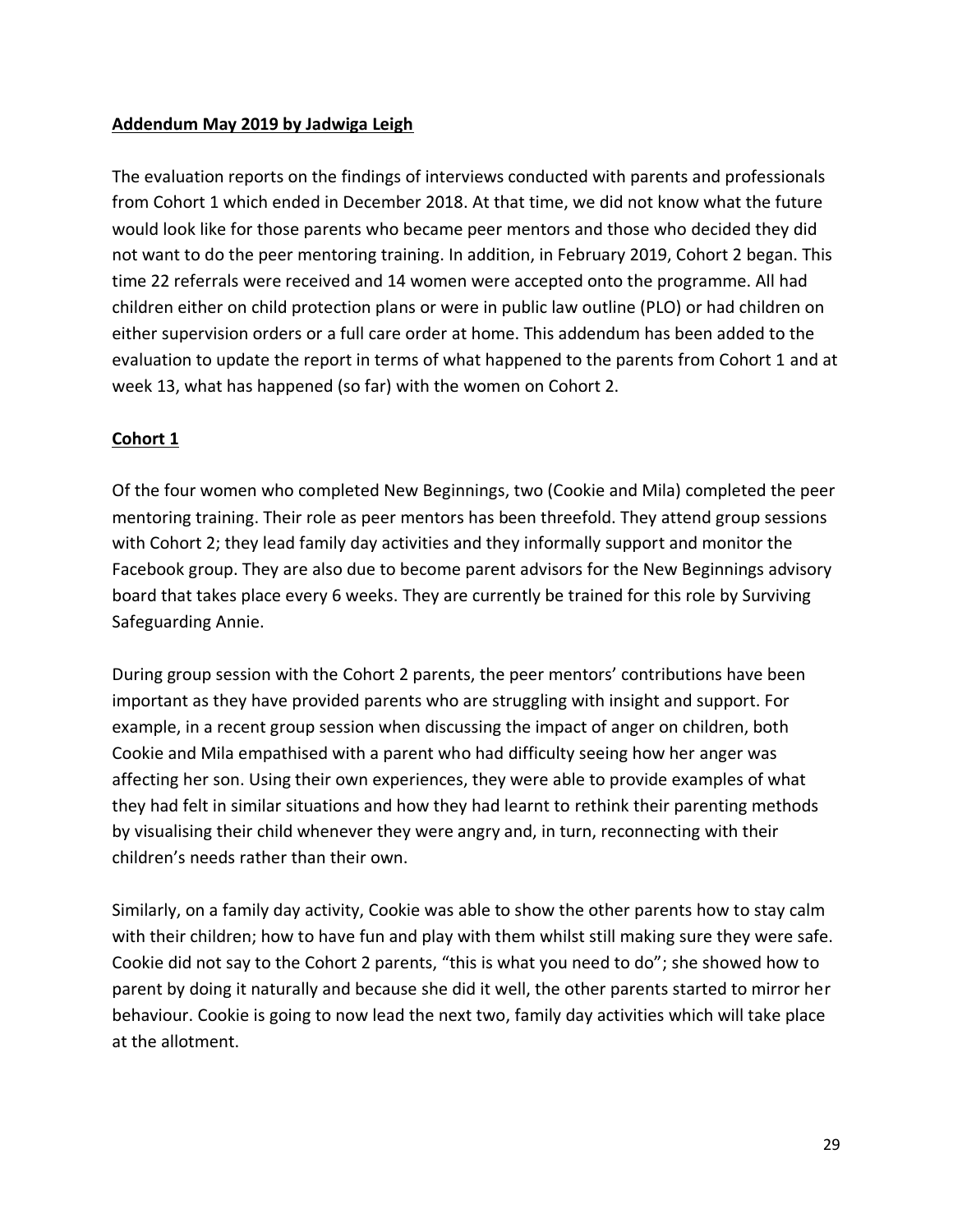Both peer mentors are able to support parents informally on the Facebook group. When issues emerge they offer advice and if something comes to light that is of concern, they support that parent to talk to the NBGM core staff team for further support. They have also organised a surprise baby shower for one of the parents on Cohort 2 who is soon to have a child. These activities take place without NBGM staff being present.

When asked what they thought of New Beginnings, now they were in the role of peer mentor, Cookie said: "New Beginnings has changed me so much, as a mum and a friend, and I can truly say that I am in a good place now because of it. I'm so glad I said yes to doing this because it has given me something greater- a family outside of my own. I love where this is all taking me in life".

The two parents who chose not to complete peer mentoring training, did however ask to remain involved with/ connected to New Beginnings. Although Annie now facilitates her own contact with her son, she still remains in regular contact with Leanne (keyworker), the peer mentors and the rest of the NBGM team as she embarks on the next challenge in her life: moving house. Donna and Christian ask to see their keyworker (Jadwiga) every few weeks for a coffee and general chat. Recently, Donna and Christian rekindled their relationship and as a result, Donna contacted Stockport social care team to ask for a risk assessment to be carried out as she was aware, given previous historical issues, there would be concerns. Jadwiga has been able to support Donna and Christian by contributing to professionals' meetings and representing their views. She has also supported the family to change schools so that their children can attend a school that is much closer to the family home. When asked what Donna thought of Jadwiga still being part of her family's life, she said: "Me and Christian think her support is amazing as she is lovely and joyful to be around. We have been in some dark places over the last year but with her support we are now able to see the rainbows".

#### **Cohort 2**

Although Cohort 2 began with 14 women, 5 left within the first few weeks. 4 felt it was not the right project for them primarily because of its intensity and the group work (getting to know new people). 1 parent moved to receiving support in a befriender capacity. Despite the 5 women leaving, they were not left alone. Continuous support was offered (and in 3 cases accepted) either through a befriender role or through our counselling service.

For the past 13 weeks therefore, the NBGM core team (Leanne, Jadwiga, Michelle, and Kat) have been supporting 9 women. Of the 9 women, 5 have children on child protection plans (1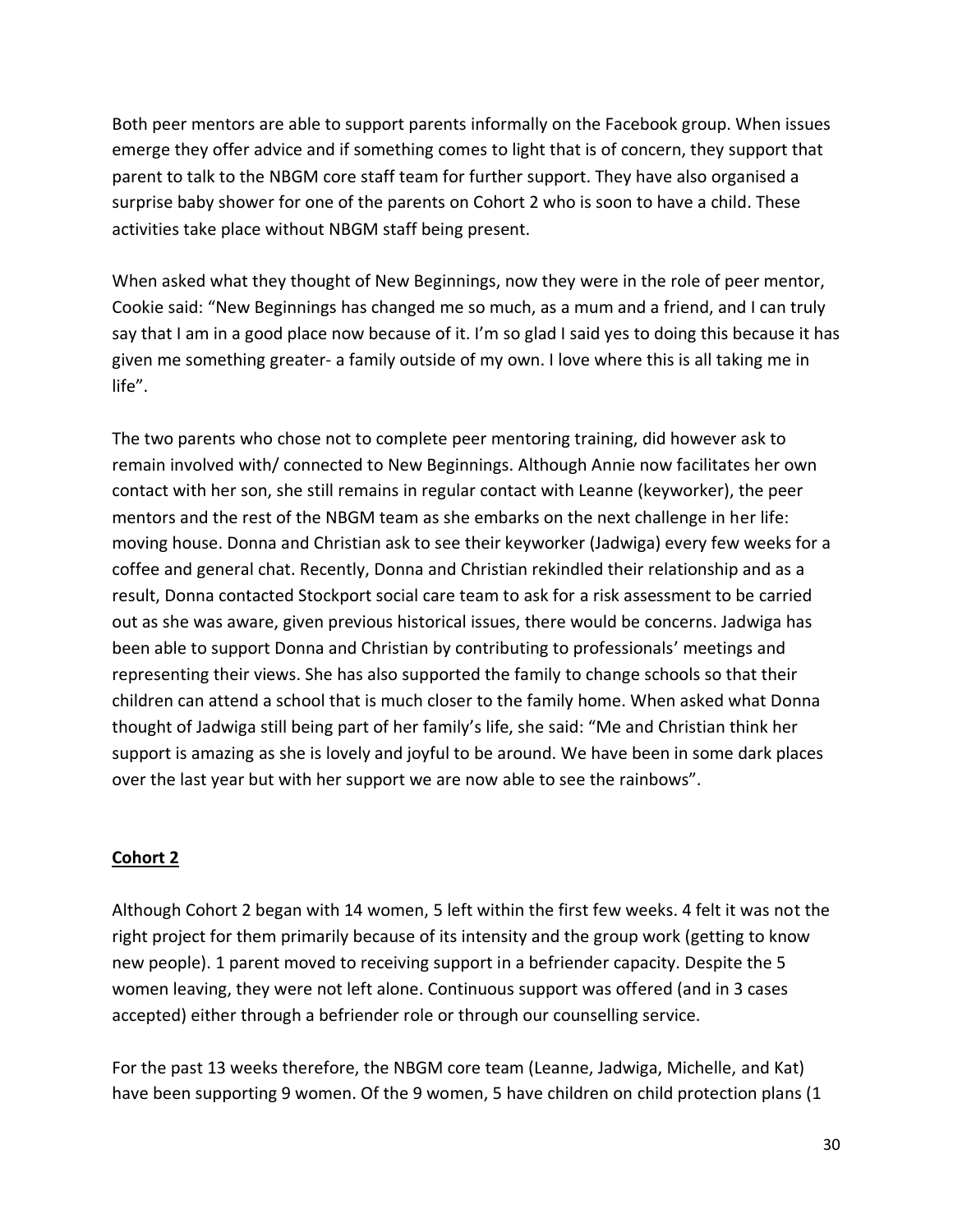of which is in PLO); 2 have children on supervision orders; 1 has a child on an interim care order and 1 on a full care order.

This time around, we also accepted a self-referral from a parent who'd had two children removed from her care and was pregnant expecting her third child. This was new territory for NBGM, where our primary aim is to work with parents who have children 'in their care'. However, we are pleased to announce that this change in our approach was a good to decision to make as the parent has completed the pre-birth assessment and her baby is coming home.

The support required by this group has been more intense due to the higher number of families being involved as well as there being more complex needs to support, due to the children being on child protection plans or care orders. We have, however, learned a great deal during these past few weeks because of a number of factors.

We have learned that in comparison to Cohort 1, social care professionals rely on NBGM core team more heavily. This may be because of ongoing or previous court proceedings; decisions being made by a professional which significantly affect the parent and their children, pre-birth assessments taking place and there being more meetings to attend for each family due to their status in the child protection process. Although many of the families are moving forwards towards their goal of ending involvement with children's social care, there are some families who have needed more intensive support from both the core team and its support team, which has included: the Mosaic service (drugs worker), our counsellor and our peer mentors.

In addition, early on in the programme, two of the families' situations changed significantly as their children became looked after. As mentioned previously, this is new territory for NBGM which works with parents who have children in their care. Nonetheless, it is an area in which we now operate and are learning to develop in partnership with the parents we support. As has been mentioned earlier on in this report, the ethos behind New Beginnings is to learn from the parents as much as we (the team) support parents to learn, and it is this practice of coproduction that we believe will lead the way forwards for all involved: the team, the families and the professionals.

#### **Summary**

As we near the end of Cohort 2, we have started to think about the future and what is required if the project is to be sustainable. We recognise that we have a high success rate because of the way we work **with** families **and** professionals. We have learned that success can be defined as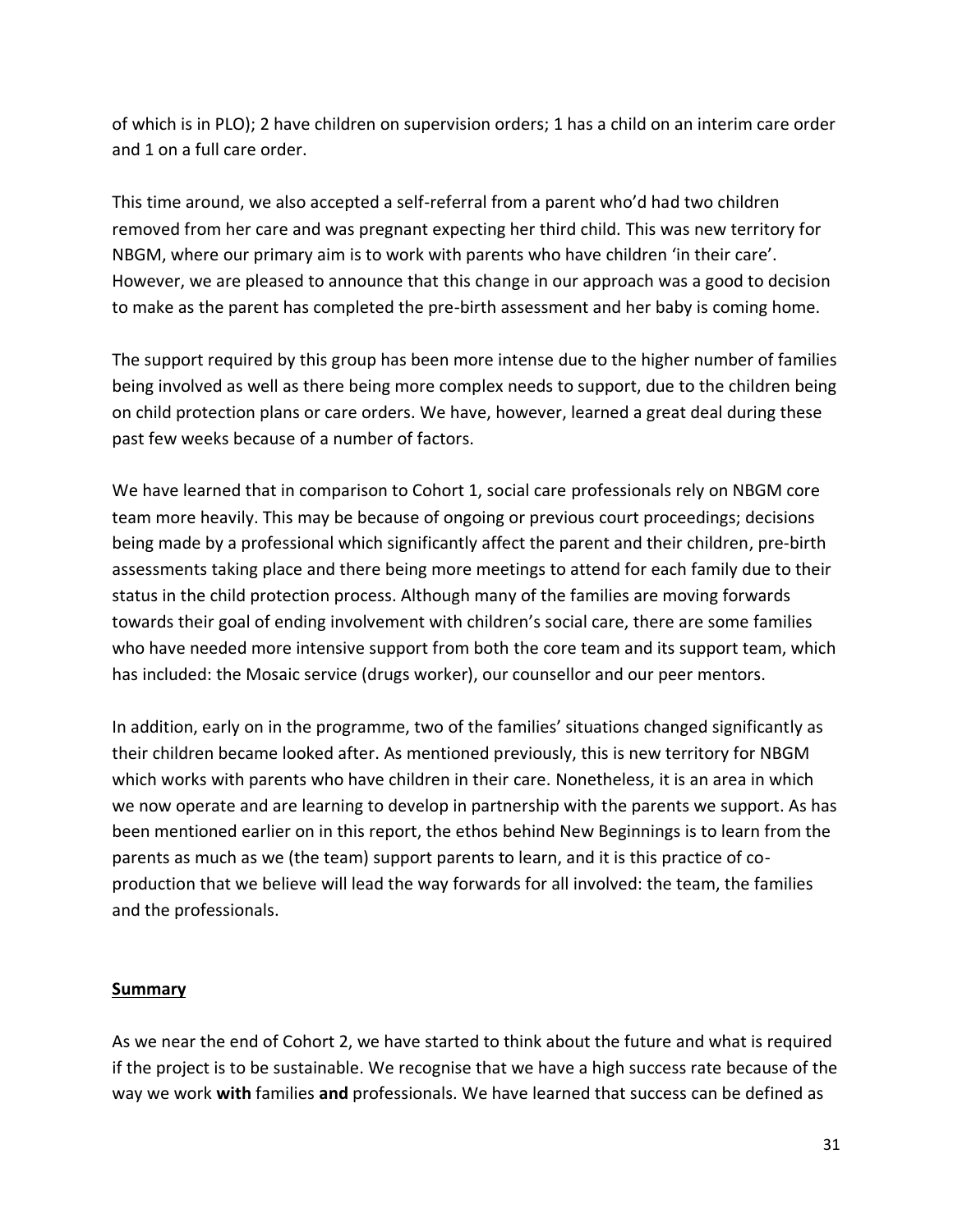supporting parents to end their involvement with social care professionals and providing continuous support even when their children are no longer in their care. Despite the level of support we provide being intense and requiring in depth involvement from the NBGM team, the cost of our service is incredibly low in comparison to what it would cost to finance alternative support services for children in foster care and parents who then have to live without their children.

Due to the way in which we work, we have demonstrated that although we operate in an area of high risk, the service we provide lowers risk. Even though the group (and 1:1) content of our sessions covers subjects that relate to trauma parents on the project have experienced, the high level of support provided during and after discussions enables and facilitates conversations and activities that promote self-care and safe parenting.

NBGM consists of a team which is highly skilled and, more critically, experienced. We recognise that our project supports a wide range of families with an array of extremely complex issues that not every practitioner has the skill set to manage. However, because of our honest, participatory and inclusive way of practice with parents and also professionals, positive change has been evidenced by all of our families. These transformative outcomes are therefore not only beneficial for the parent but also their children, the professionals involved and wider society as a whole.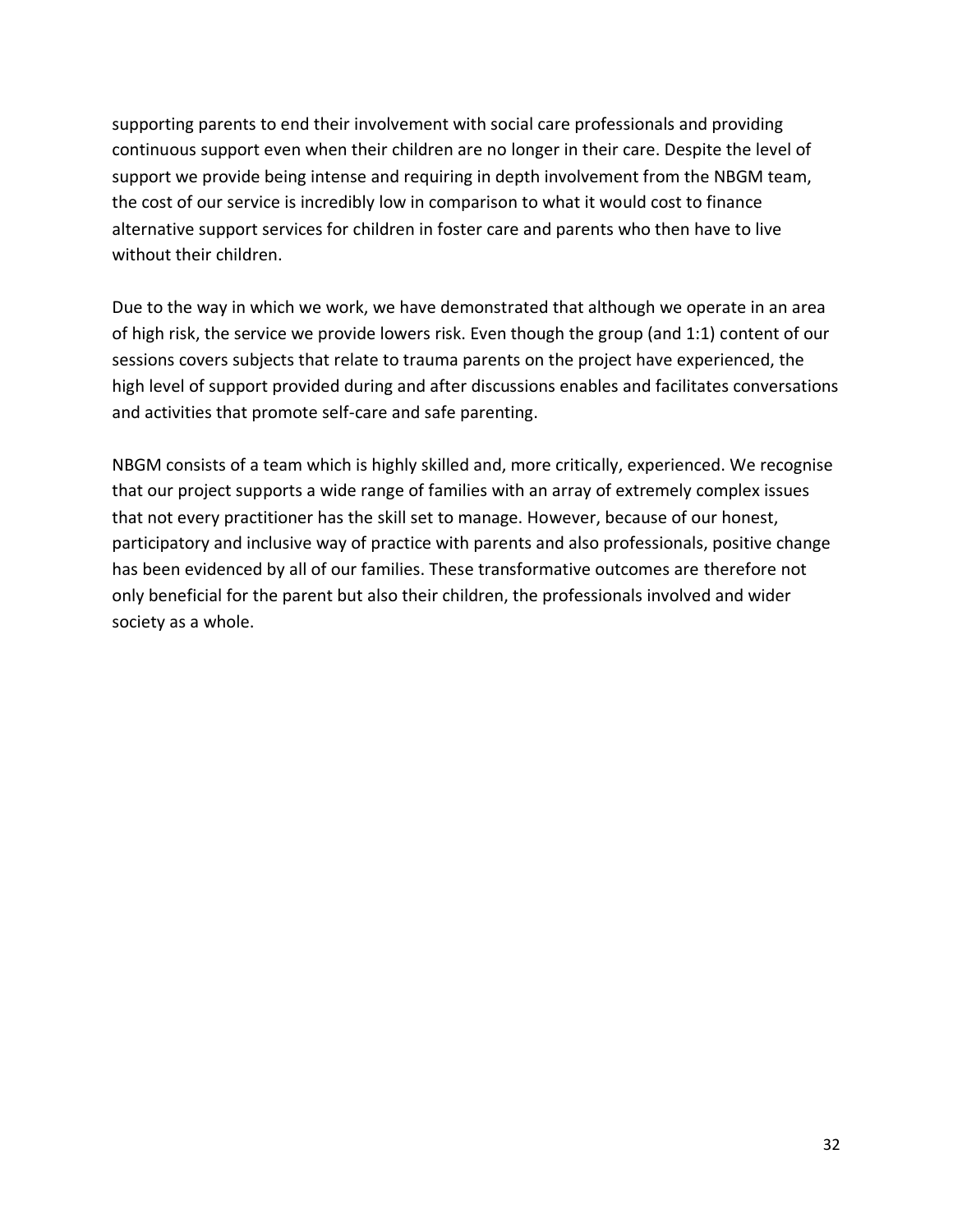## **Useful Resources:**

Brown, A. (2018) *Two Backpacks: Learning their Story and Building Relationships with a Trauma Informed Perspective,* USA: CreateSpace Books.

Dubi, M., Powell, P. and Gentry, E. (2017) *Trauma, PTSD, Grief and Loss: The 10 Core Competencies in Evidence-Based Treatment*, USA: PESI Publishing and Media.

Family Rights Group<https://www.frg.org.uk/>

Fischer, J. (2017) *Healing the Fragmented Selves of Trauma Survivors,* USA: Routledge

New Beginnings Websit[e https://www.newbeginningsgm.com/](https://www.newbeginningsgm.com/)

NSPCC – Children and Families at Risk: <https://learning.nspcc.org.uk/children-and-families-at-risk/looked-after-children/>

Public Engagement Fund (TUoS) <https://www.sheffield.ac.uk/pre/public-engagement/resources/funding>

Stockport Family: Our Story [https://assets.ctfassets.net/ii3xdrqc6nfw/1KYmvVLEEsaKyAKuwQacqo/1ccfe56b1b8c900d4b50](https://assets.ctfassets.net/ii3xdrqc6nfw/1KYmvVLEEsaKyAKuwQacqo/1ccfe56b1b8c900d4b505af9d0dd4136/Stockport_Family_Our_Story.pdf) [5af9d0dd4136/Stockport\\_Family\\_Our\\_Story.pdf](https://assets.ctfassets.net/ii3xdrqc6nfw/1KYmvVLEEsaKyAKuwQacqo/1ccfe56b1b8c900d4b505af9d0dd4136/Stockport_Family_Our_Story.pdf)

Stockport Multi-Agency Guidance on Levels of Need: [http://www.safeguardingchildreninstockport.org.uk/wp-content/uploads/2017/04/Stockport-](http://www.safeguardingchildreninstockport.org.uk/wp-content/uploads/2017/04/Stockport-Multi-Agency-Guidance-on-Levels-of-Need.pdf)[Multi-Agency-Guidance-on-Levels-of-Need.pdf](http://www.safeguardingchildreninstockport.org.uk/wp-content/uploads/2017/04/Stockport-Multi-Agency-Guidance-on-Levels-of-Need.pdf)

The Stobbe Organisation:

[https://translate.googleusercontent.com/translate\\_c?depth=1&hl=en&prev=search&rurl=trans](https://translate.googleusercontent.com/translate_c?depth=1&hl=en&prev=search&rurl=translate.google.co.uk&sl=nl&sp=nmt4&u=https://www.cigvlaanderen.org/&xid=17259,15700023,15700043,15700186,15700191,15700248,15700253&usg=ALkJrhhglA1wOOmESZduYyJyvhlqfVjYXw) [late.google.co.uk&sl=nl&sp=nmt4&u=https://www.cigvlaanderen.org/&xid=17259,15700023,1](https://translate.googleusercontent.com/translate_c?depth=1&hl=en&prev=search&rurl=translate.google.co.uk&sl=nl&sp=nmt4&u=https://www.cigvlaanderen.org/&xid=17259,15700023,15700043,15700186,15700191,15700248,15700253&usg=ALkJrhhglA1wOOmESZduYyJyvhlqfVjYXw) [5700043,15700186,15700191,15700248,15700253&usg=ALkJrhhglA1wOOmESZduYyJyvhlqfVjY](https://translate.googleusercontent.com/translate_c?depth=1&hl=en&prev=search&rurl=translate.google.co.uk&sl=nl&sp=nmt4&u=https://www.cigvlaanderen.org/&xid=17259,15700023,15700043,15700186,15700191,15700248,15700253&usg=ALkJrhhglA1wOOmESZduYyJyvhlqfVjYXw) [Xw](https://translate.googleusercontent.com/translate_c?depth=1&hl=en&prev=search&rurl=translate.google.co.uk&sl=nl&sp=nmt4&u=https://www.cigvlaanderen.org/&xid=17259,15700023,15700043,15700186,15700191,15700248,15700253&usg=ALkJrhhglA1wOOmESZduYyJyvhlqfVjYXw)

Walker, P. (2013) Complex PTSD: From Surviving to Thriving, USA: Azure Coyote

Working Together to Safeguard Children: [https://assets.publishing.service.gov.uk/government/uploads/system/uploads/attachment\\_dat](https://assets.publishing.service.gov.uk/government/uploads/system/uploads/attachment_data/file/779401/Working_Together_to_Safeguard-Children.pdf) [a/file/779401/Working\\_Together\\_to\\_Safeguard-Children.pdf](https://assets.publishing.service.gov.uk/government/uploads/system/uploads/attachment_data/file/779401/Working_Together_to_Safeguard-Children.pdf)